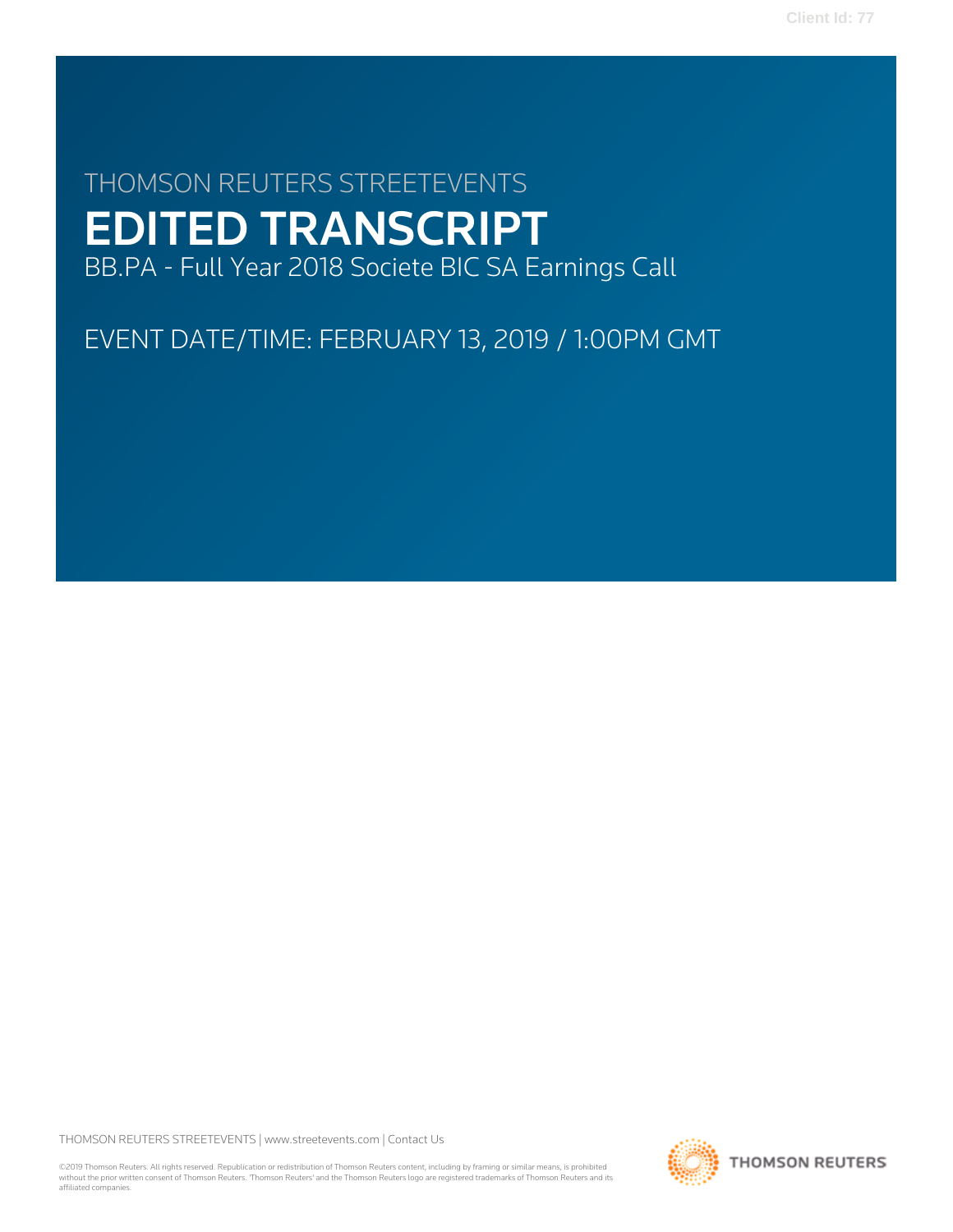### **CORPORATE PARTICIPANTS**

**[Benoit Marotte](#page-11-0)** Société BIC SA - Group Commercial Officer **[François Clément-Grandcourt](#page-7-0)** Société BIC SA - General Manager of Lighters **[Gonzalve Bich](#page-1-0)** Société BIC SA - CEO & Director **[James DiPietro](#page-3-0)** Société BIC SA - CFO & Executive VP **[Peter Dalsberg](#page-6-0)** Société BIC SA - Group Supply Chain Officer **[Thomas Brette](#page-8-0)** Société BIC SA - General Manager of Group Shavers

### **CONFERENCE CALL PARTICIPANTS**

**[Charles-Louis Scotti](#page-19-0)** Kepler Cheuvreux, Research Division - Research Analyst **[Christophe Chaput](#page-20-0)** ODDO BHF Corporate & Markets, Research Division - Analyst **[Marie-Line Fort](#page-17-0)** Societe Generale Cross Asset Research - Equity Analyst **[Nicolas Langlet](#page-15-0)** Exane BNP Paribas, Research Division - Research Analyst **[Steve Levy](#page-17-1)** MainFirst Bank AG, Research Division - Analyst **[Etienne Balmer](#page-21-0)**

### <span id="page-1-0"></span>**PRESENTATION**

#### **Gonzalve Bich** - Société BIC SA - CEO & Director

(foreign language) Good afternoon, good morning, good evening, to those of you connecting to this webcast, and thank you for joining us for this presentation today.

Our presentation has 2 parts. First, Jim and I will go through our 2018 results. I'll start with a brief summary and then hand it over to Jim to take you through our consolidated results and financial performance. The second part of this meeting, I'll be joined on stage by 4 of our new Executive Committee Members, Thomas Brette, Peter Dalsberg, François Clément-Grandcourt and Benoit Marotte. We'll together present an update of our plan 2022, which we call Invent The Future. At the end of this meeting, I'll close with a Q&A session.

So let's start with our full year 2018 results. Operationally, we achieved our outlook and delivered solid results in the year across our 3 categories, and we achieved our outlook growing in each category on a comparative basis.

Before I comment specifically on our operations and full year '18 results, I think it's important to take a step back and look from a macro perspective at the numerous headwinds our business faced last year. We navigated through raw material price increases globally, currency volatility, transportation strikes in Latin America, as well as political and economic uncertainties, not to mention the Yellow Jacket protest in France.

Performance in Stationery was driven by e-commerce growth, robust back-to-school sell-in and success of our added-value products. In Lighters, growth was fueled by ongoing distribution gains globally. Finally, our Shaver business grew thanks to successful product launches and enlarged distribution despite continued market disruption in the U.S.

Throughout the year, we invested in growth opportunities as we expanded our geographical footprint. In Africa, for example, we acquired the Stationery leader, Haco Industries, in Kenya.

So let me now give a brief summary of our financial performance for the year. As mentioned before, we achieved our outlook in 2018 with net sales up 1.5% on a comparative basis and a normalized income from operations margin of 18.1%. Normalized EPS group share was EUR 5.87, and our

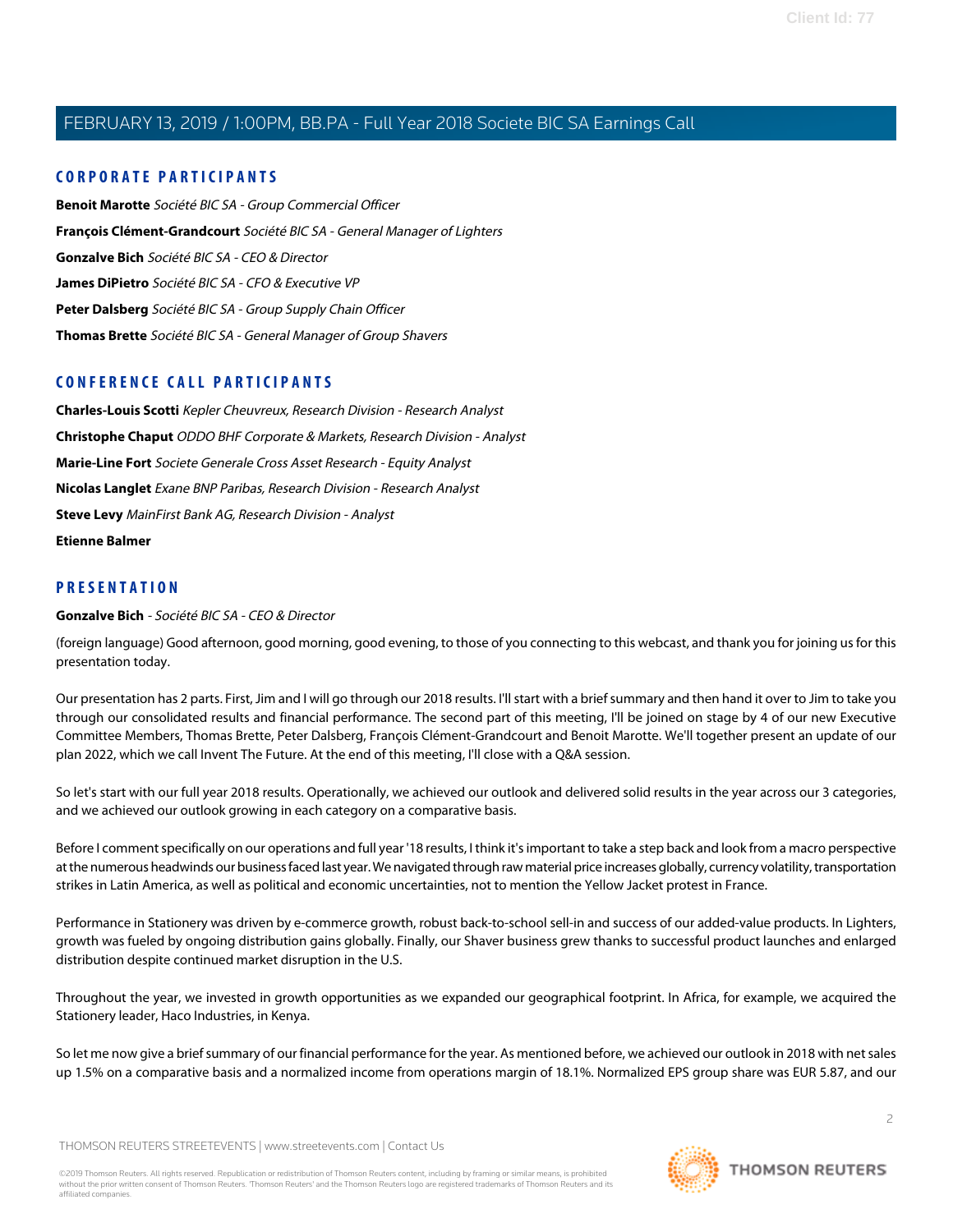net cash position remained strong at EUR 161.5 million at the end of December. Jim will provide you with more detail in our consolidated figures a little later.

If we turn to shareholder remuneration now, based on these results, the board has proposed an ordinary dividend of EUR 3.45 per share for 2018, in line with our use of cash strategy and priorities. This will be subject to approval at our AGM in May.

Let's now take a closer look at our businesses and performance in 2018 beginning with Stationery. Stationery net sales in 2018 increased by 1.7% on a comparative basis. In Europe, while markets declined 1.4% in value at year-end, BIC outperformed the market, gaining 0.5 points share driven by strong back-to-school period across most European markets. Net sales grew low single digits with e-commerce sales growing 34% year-on-year.

Looking at North America, net sales grew single digit. With the strong back-to-school season, growth drivers included success of added-value products, especially in gel and e-commerce, where we outperformed the market gaining 0.8 points value share with a growth of 55 versus the prior year.

In Latin America, net sales increased mid-single digits, driven again by a robust back-to-school season in Mexico, where we outperformed the market in spite of a highly competitive environment. This performance more than offset a challenging year in Brazil, subject to ongoing retailer-led inventory adjustments, the May transportation strike and further consumer trade-downs on entry prices.

In India, Cello Pens domestic net sales increased low single digits as Cello continued its strategy of portfolio streamlining and focusing on its champion brands, such as Butterflow and Butter Gel. Full year 2018 Normalized Income From Operations margin was 8.1% compared to 8.3% last year in 2017 due to an increase in raw material costs and investments in operating expenses.

Let's now shift to Lighters. 2018 net sales increased 2.4% on a comparative basis. In Europe, net sales growth was driven by both Western and Eastern Europe while strong results in Russia, where we gained further distribution throughout the year.

In the fourth quarter, net sales were favorably impacted by customers buy-in ahead of a price adjustment implemented in January of 2019. The purpose of this price increase is to offset recent raw material cost increases.

In North America, the market declined, impacted by the growth of competitive imports and increased competition. Nevertheless, BIC continued to outperform the market. Net sales grew low single digit, driven by further distribution gains and growth of our added-value sleeve design.

In Latin America, we posted mid-single-digit growth with continued solid performance in Mexico, fueled by further distribution gains and growth in the traditional trade. Net sales in Brazil were negatively impacted by the inventory adjustments by customers as well as the transportation strike in May. Normalized income from operations margin for Lighters was 36.0% compared to 39.2% in 2017. This decline is attributable to higher cost of production and higher investments in brand support and operating expenses.

Now looking at our Shaver business. Net sales were up 1.7% on a constant-currency basis. In Europe, our net sales increased mid-single digits, driven by a strong route-to-market execution, again, in Eastern Europe. Russia remains a strong growth driver as we outperformed the wet shave market thanks to enlarged distribution and the success of BIC Flex 3 Hybrid. In Western Europe, we outperformed the market in both France and the U.K. thanks to the Flex range and the Soleil range.

In North America, our net sales were relatively flat. In a challenging and competitive environment, highlights included successful '18 launches as well as orders for new lines available for 2019. In the U.S., the One Piece segment declined 3.8% in value, and our market share declined by 0.5 points due to increased competitive pressure on both price and promotion.

In Latin America, we delivered mid-single-digit net sales growth. BIC outperformed the overall market, growing value share in all major countries thanks to wider distribution and product mix.

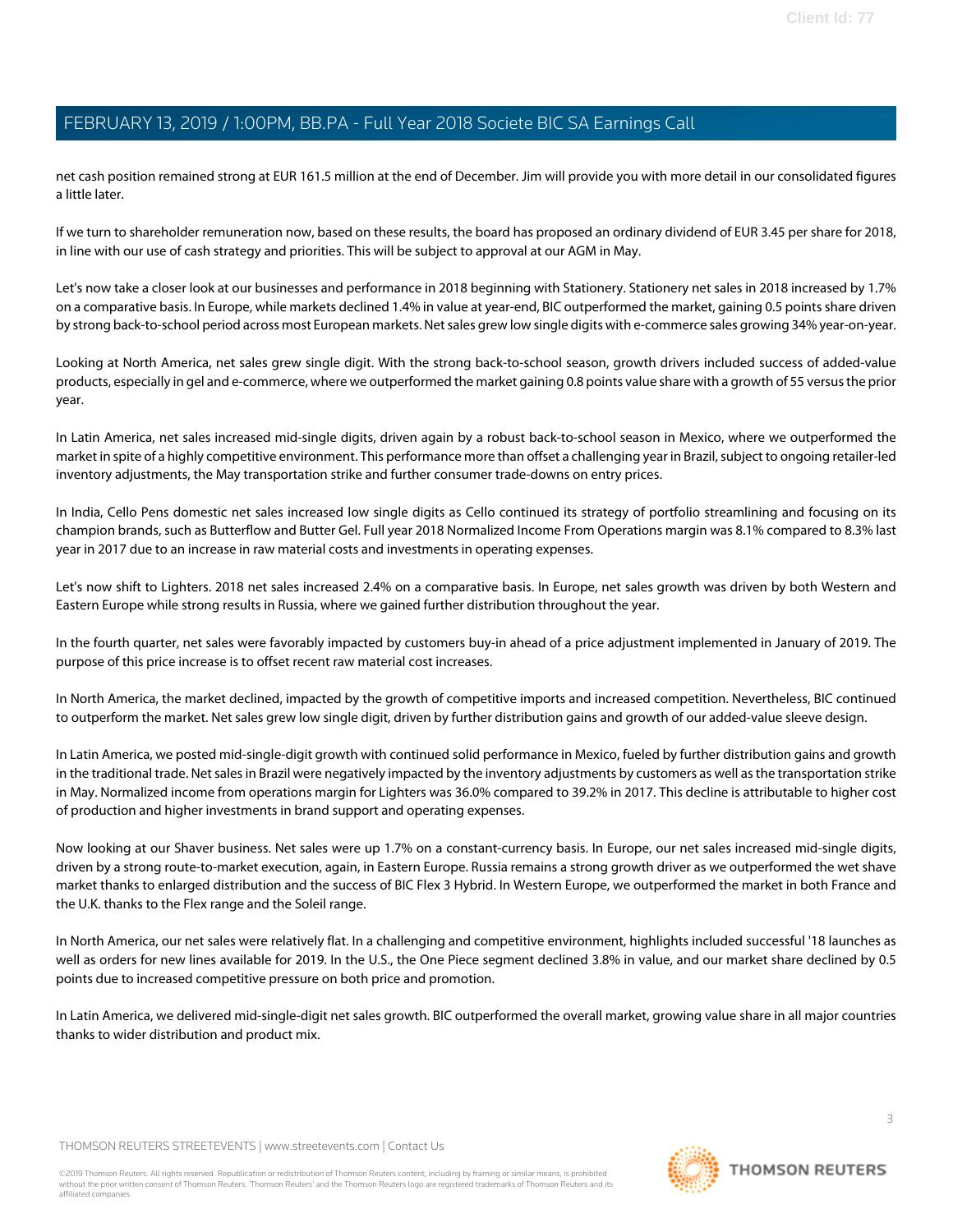In Brazil, despite the one-piece market declining 3.4% in value, BIC gained 2 points in value share with sales boosted by positive mix, specifically higher volumes on triple blades. In Mexico, BIC's strong performance was driven by expansion in convenience stores. One -- our full year 2018 normalized income from operations was 10.4% compared to 13.1% in 2017. This decline is due to increased raw material costs and higher operating expenses, mitigated in part by slightly lower brand support investments.

<span id="page-3-0"></span>Let me now give the floor to Jim, who'll take you through our consolidated results in more detail.

#### **James DiPietro** - Société BIC SA - CFO & Executive VP

Thank you, Gonzalve. Okay. I'll begin by reviewing the net sales evolution for both the fourth quarter and the full year 2018.

On an as-reported basis, fourth quarter net sales were up 2.7% versus last year. On a comparative basis, net sales were up 5.4%. There was an unfavorable impact of currency fluctuations of minus 1.8% mainly due to the changes in the Brazilian real.

For the full year, 2018 net sales were EUR 1,949,800,000, down 4.5% as reported but up 0.9% on a constant currency and up 1.5% on a comparative basis. The unfavorable impact of currency fluctuations mainly due to the U.S. dollar and the Brazilian Real. Europe grew 1.8%, while North America grew 1.4%, and developed markets grew 1.5%, all on a comparative basis.

The application of hyperinflation accounting in Argentina, from July 1, 2018, and unfavorable evolution of the peso had a negative impact of 0.6 points on a full year and 0.9 points negative for the fourth quarter in 2018.

On Slide 11, we can see the key elements of the summarized P&L results for the year. For the full year, gross profit margin came in at 52% compared to 52.4% last year. Full year 2019 Normalized IFO margin -- I'm sorry, normalized IFO was EUR 352.4 million compared to EUR 399.6 million last year with normalized IFO margin 18.1% compared to 19.6% in 2017.

We'll now review the key components of the change in normalized IFO margin versus last year, starting with the fourth quarter. Cost of production was unfavorable by 2.7 points versus last year. As we experienced in the first half, our fourth quarter cost of production was negatively impacted by raw material cost, by unfavorable absorption and higher depreciation. Brand support was higher by 1 full point in the fourth quarter as we expected and forecasted. Operating expenses and other expenses were lower by 1 point versus the fourth quarter of 2017.

For the full year, cost of production was unfavorable 0.5 points. This unfavorable cost of production was due to an increase of raw material, depreciation and unfavorable fixed cost absorption. As expected, the negative impacts of raw material absorption and depreciation became more significant in the second half as we had less of a favorable offset versus the first half of 2018. Total brand support investments were slightly higher by 0.1 point, and we increased the operating expenses and other expenses by 0.9 points versus last year.

On this slide, we can see normalized IFO to net income for the full year of 2018. The nonrecurring items for the year are as follows: Cello goodwill impairment and impairment of goodwill for Pimaco included or totaled EUR 74.2 million. Restructuring expenses were EUR 15.4 million, which included Stationary and Lighter manufacturing reorganization, organizational review expenses and expenses related to the acquisition of Haco also the loss related to BIC Sport divestiture of EUR 4.9 million.

The last nonrecurring item is the positive impact of EUR 0.9 million resulting from the adoption of IAS 29 accounting standards with Argentina considering it as a hyperinflation country. Income before tax for 2018 was EUR 261.6 million compared to EUR 396.7 million in 2017.

Net income group share was EUR 173.4 million, down 39.7% as reported. Net finance revenue was EUR 2.8 million compared to EUR 21.8 million last year. 2018 was negatively impacted by the Argentina hyperinflation accounting for EUR 5.9 million and benefit -- and 2017 benefited from EUR 18.2 million related to the exchange difference on the intercompany payment of BIC Graphic loans.

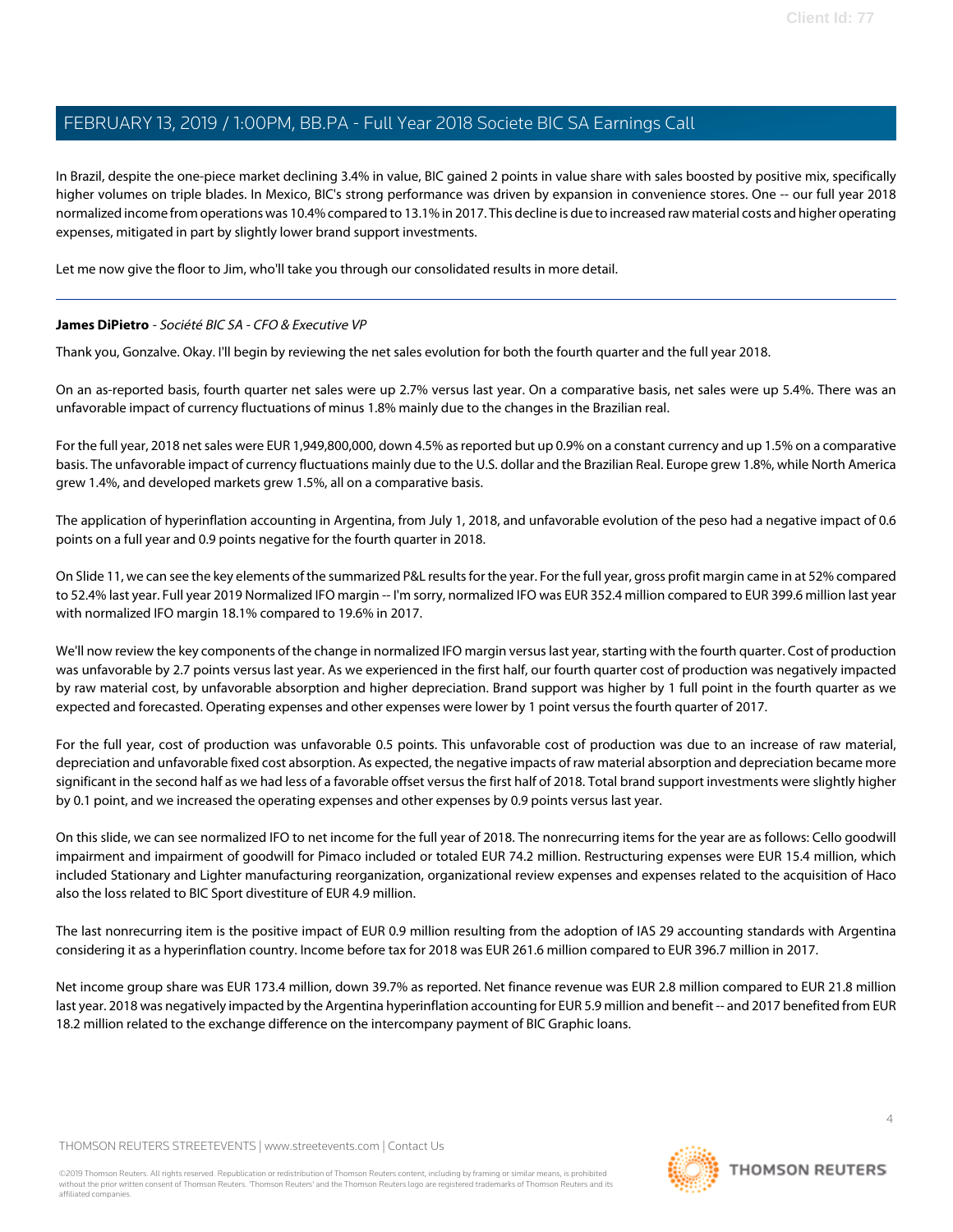In 2018, the effective tax rate was 33.7% and 26.3% excluding Cello and Pimaco goodwill impairment compared to 25.9% last year. Full year 2018 EPS group share was EUR 3.80 compared to EUR 6.18 last year, down 38.5%. Normalized EPS group share decreased to EUR 5.87 compared to EUR 6.26 last year.

Looking at CapEx. In 2018, we invested EUR 125.4 million in CapEx. This was lower than expected as some projects shifted into 2019. Based on the shifts, we currently forecast 2019 level to be in the range of EUR 130 million to EUR 140 million.

When we compare 2018 versus 2017 working capital, we see the following changes. Inventories increased to EUR 449.2 million. On a year-to-year comparison, inventories increased EUR 20.2 million driven primarily from the Stationery category. Trade and other receivables increased to EUR 534.7 million, and trade and other payables were EUR 137.7 million.

Looking at net cash position, here we see the summary versus the evolution of last year. Net cash from operating activities was EUR 303.9 million with EUR 394.6 million in operating cash flow. The negative EUR 90.7 million is the change in working capital and other mainly driven from accounts receivable and compared to last year. Net cash position was also impacted by investments of CapEx, dividends and share buyback as well as the acquisition -- net cash was impacted by the investments of CapEx, dividend payments and share buyback as well as the acquisition in Haco, and the proceeds of BIC Sport. Our net cash position at the end of December was EUR 161.5 million.

This ends the fourth quarter and full year consolidated results. Now I'll give the floor back to Gonzalve.

#### **Gonzalve Bich** - Société BIC SA - CEO & Director

Thank you, Jim. To conclude this first part of the meeting, I'll now take you through our outlook for 2019. We expect 2019 net sales to grow slightly on a comparative basis and normalized income from operations margin to be between 16.5% and 18%. In a continued challenging trading environment, overall sales performance may be subject to macroeconomic uncertainties and continued competitive pressure in Shavers in the U.S.

Growth drivers will include distribution gains and success in added value new products. Gross profit will be impacted by increasing raw material costs, the impact of unfavorable foreign exchange trends and the potential impact of sales volumes on cost. Normalized income from operations will also be affected by additional brand support investments.

This concludes the first part of our meeting. Next, let's now look ahead to our future.

In December, we announced the launch of an organizational review. One objective of this review is to reinvigorate the way we manage BIC by putting the consumer at the heart of what we do so we can delight them every day with our high-quality affordable and innovative products. This is inherent to our DNA.

Such an initiative requires that we drive productivity even harder and that we increase efficiency to fuel accelerated growth. The process is ongoing and will take a few months to complete. Today, I want to share with you the first steps of the organizational changes, along with a few of my new Executive Committee members. For this, I'd like to invite Peter Dalsberg, Thomas Brette, François Clément-Grandcourt and Benoit Marotte to join me on the stage. We call this plan, BIC 2022 Invent The Future.

Let me now start with how we see the current business context. Evidence of the ever-changing nature of our business environment is all around us in ways big and small. Survival requires companies to evolve, yet to thrive requires speed and agility. Nonbranded and digital native brands have reshaped the retail environment in years past. They create competitive difference and carve their place alongside long-established brick-and-mortar industry leaders with compelling consumer propositions.

In the U.S. Shaver systems market, for example, direct-to-consumer e-commerce strategies offer consumers a heavy mix of entry-level value with premium-level convenience. The result has been fierce competition. Multibrand online retailers, like Amazon, have disrupted traditional routes to market with unprecedented levels of convenience and personalized offers, underpinned with credible consumer reviews.

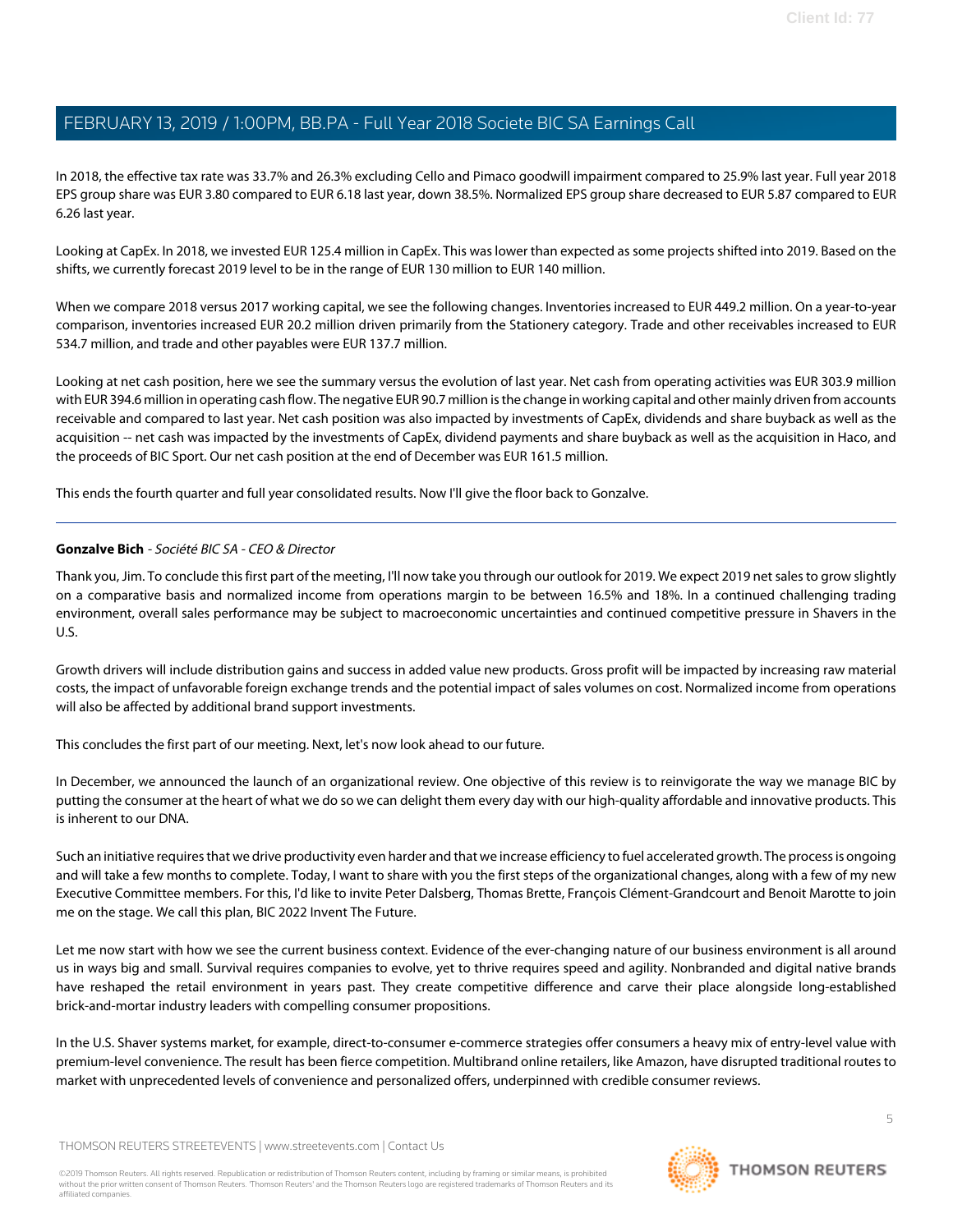In response, traditional retailers are having to reimagine their consumer proposition, and we see the emergence of Click and Collect, shopping, home delivery with, "You shop. We drop," and other initiatives to keep shoppers coming into store with freshly sourced local food and even offers a free coffee. And in some markets, consumers are becoming increasingly aware of product life cycle and circular economy.

Our business relies on a dynamic resource ecosystem. In the meantime, we have seen increased fluctuation in raw material costs. The use of specialist materials in our products to meet our exacting standards along with compliance regulations that our suppliers must bear, means that scarcity of raw materials can be an occasional issue. In any case, we must adapt to this evolving market as we drive distribution further. By 2021, we estimate that nearly EUR 1 in EUR 5 in the global retail market will be spent in online channels.

Distribution models are changing and long-established retail channels are under pressure. Many are forming purchasing alliances in a bid to compete against business models that operate with lower overhead and efficient supply chains. Along with our growing distribution and innovation with our retail partners, we must embrace omnichannel presence worldwide ensuring that BIC products are increasingly available for everyone, everywhere and at any time they so choose.

But it is not enough to simply be available. Delighting consumers requires more. My grandfather would often say that the consumer was his best friend, and that listening to consumers was the key for success. This remains as true today as it was all those years ago because consumer behaviors are changing.

Today, consumer touch points have multiplied, from search to research and discovery. Furthermore, consumers use a multitude of resources both on and off-line. A recent study by Deloitte showed that now that more than 1/3 of consumers are expressing an interest in purchasing personalized products.

Social purpose also bears considerable importance. When the consumer has a choice and the opportunity to purchase at a reasonable price, then brands with strong environmental, social and societal purpose are more likely to drive conversion.

Socially responsible consumption is becoming a major switching factor in consumer decision making. We view this as an opportunity to evolve our communication to be more explicit in talking about our sustainable development commitments and our devotion to improve the equity in education.

However, such evolution requires significant opportunity for us. Our foundational positions allow us to meet current challenges head-on and convert them into future opportunities. Our business model provides a platform for growth.

We're an industrial company, and our mass production process relies on operational excellence. Our technological expertise allows us to develop and evolve innovative manufacturing processes, which when deployed in mass production, enable us to ensure quality, consistency and minimal cost. In short, we create, develop and deploy state-of-the-art fast, efficient and reliable machines worldwide.

I'd like to take this opportunity to express my pride and appreciation for BIC production employees worldwide. Their diligence and flexibility are critical to our operating model. And this is the case all over the BIC globe.

As you know, 92% of our products are produced in BIC-owned factories. This allows us to ensure the consistency of the manufacturing process which is so key to our safety, quality and affordability.

What you'll see in this slide is our manufacturing footprint 10 years ago. And now, you see it today. In 10 years, we've significantly strengthened our production capabilities in fast-growing markets. The most recent example, in Kenya, with the acquisition of Haco. We now rely on 26 state-of-the-art factories on 4 continents to be as close to our customers and consumers as possible.

Shifting from production, the BIC brand has become ubiquitous around the world and is a key asset. I hope some of you had the opportunity to visit the BIC art collection last year in Paris, of which my extended family is very, very proud. This is a fantastic example of the leadership and

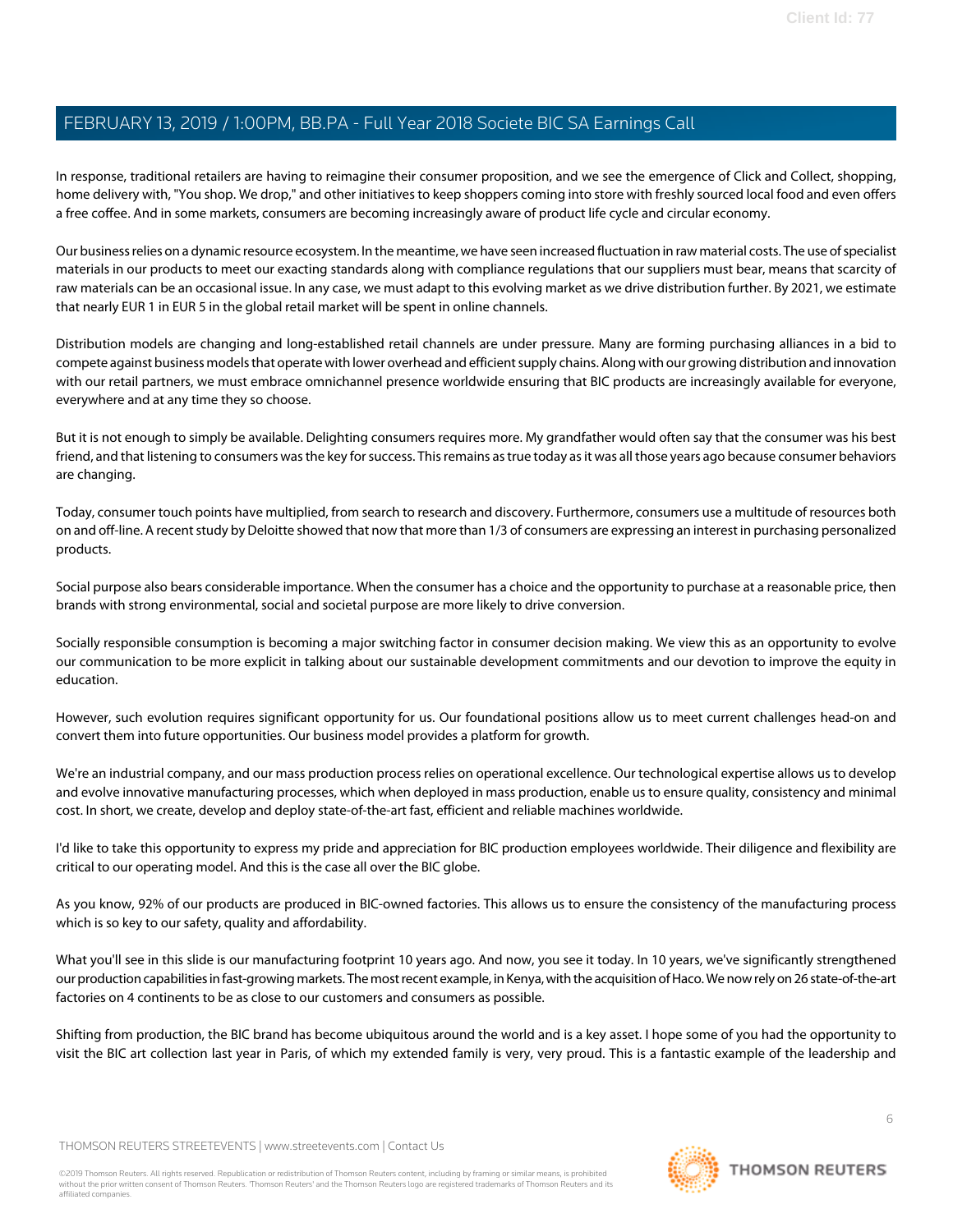resonance of our brand. We are #2 worldwide in Stationery, #1 worldwide in branded pocket lighters, and #2 in volume, in Europe, the U.S. and Brazil for nonrefillable Shavers.

We've also developed and grown a number of brands, like Conte and BIC Kids for coloring as well as Tipp-Ex and Wite-out for correction, 2 strong examples of BIC M&A success stories. In India, Cello is the #1 writing instruments brand.

In Shaver, our female brand, BIC Soleil has become a genuine franchise. Awareness of BIC stationery, lighters and shavers is phenomenal in major markets around the world, including the U.S. and Brazil, with nearly 100% brand familiarity rating. Such familiarity and trust by association provides a fantastic basis from which we will continue to write our growth story.

If we now look at our financial performance. Over the past 5 years, we've delivered an average growth in organic sales of 3.6% on a comparative basis. However, a slowing growth rate in the past 24 months means reinvigorating our growth model will be a key output of our transformation path.

Our normalized IFO margin remains robust. And BIC is a strong performer amongst its peer group. However, our advantage has slimmed in recent years. Accelerating long-term growth and protecting our margins is a key objective of this plan. Our group remains highly cash generative, enabling us to fund capital expenditures and support healthy returns to shareholders through ordinary dividends, share buybacks and exceptional dividends.

<span id="page-6-0"></span>Since becoming CEO, I have become even more convinced of our growth potential. So now it's time to call on my team to share just how we're reinventing the future. I'd like to welcome Peter Dalsberg to the stage to explain what we're doing in Stationery to become the preferred brand of choice notably for young consumers.

#### **Peter Dalsberg** - Société BIC SA - Group Supply Chain Officer

Thank you, Gonzalve, and well, good afternoon to everybody. So first, I want to go through the Stationery total market. As you can see on this slide, during the last 5 years, it has increased with a 5.2% CAGR. And it's still poised for further increase.

And based on UNESCO's Institute of Statistics, we have today 1 billion children within the age of 0 to 6, and also, 1 billion children between 6 and 14. And global population is estimated to grow at a 1.1% CAGR. So all-in-all, this is very positive for the total Stationery, which means that a lot of new potential customers, consumers will enroll in schools.

In addition, global literacy rates for use between 15 and 24 has increased 14% over the last 3 decades, creating great opportunities, again, for the Stationary market. Our position today is a strong #2 in the world, and we have a 9% global markets share. And we have the leading position in Europe, Latin America, Africa and India.

Every day, we deliver more than 20 million products around the world to our consumers. Our key strength is ball pen, which is the biggest segments within Stationery and where we have by far the main position.

If we go to our strategy. Then our strategic priorities is to focus on our strengths to continue to act as a leader and to deliver the highest quality ball pens to consumers around the world. At the same time, we are animating our brand with initiatives such as Cristal and 4-Color flagship. And we're also focusing on other writing occasions, such as smoother and more vivid gel, which is a fast-growing segment. To strengthen our positions, we want to recruit and trade-out new consumers through innovation thanks to better insights.

Finally, in an effort to better understand our consumers, we are conducting market research and ensuring stronger differentiation on shelf. By doing so, we are strengthening our positions in coloring to help attract consumers towards the big brand from an early stage -- early age, which is linked -- very much linked to our focus on education. We are committed to deliver quality and value for money for our loyal consumer base.

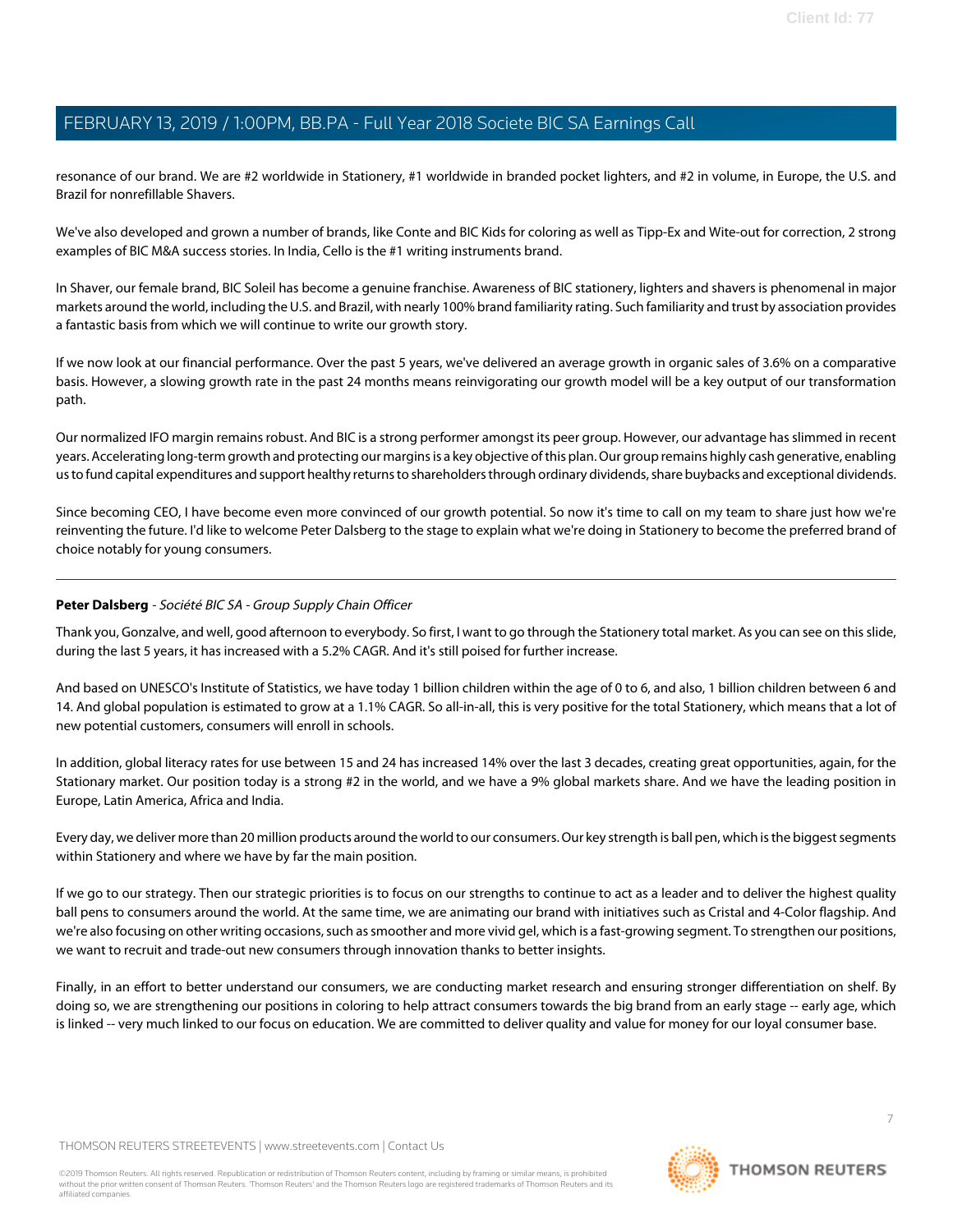Then speaking about innovation. Then our innovation team have been working hard to deliver break-through innovation, and I'm very happy to present the latest one, which is this new BodyMark product, and you will have kind of a sample of this in your gift pack. So this is a totally new product that we have just launched. And it actually combined the art and the coloring for body art.

Our primary focus group is people between 13- and 24-years old. And alone in U.S., 53% of that age group have within the last 12 months tried to put on a sample of body art or a tattoo on their body. So this is a great example that we have been listening to our consumers and acting on giving them an opportunity to express themselves through personalization.

We have been developing this in cocreation with a celebrity tattoo artist, called Miryam Lumpini, who has been acting as the Co-Director for the development and by using her insights. She has today 250,000 followers on the social media, and she's very -- obviously, very experienced within this new segment for us. She will also act in the next couple of years as an ambassador for us.

The reception or the reaction from our consumers has been extremely positive, so we have launched this on Amazon globally, and it will come in retail in U.S. in May/June. Our customers has been extremely positive. And some of them even saying that they have been waiting for this for a couple of years.

So this is a great example of growth opportunities that we are utilizing in the whole -- that the whole -- total market for Stationery, which is also very positive with the population growing and more consumers getting into school enrollments.

<span id="page-7-0"></span>So by this, I will invite François to come on stage to talk about the Lighter category.

#### **François Clément-Grandcourt** - Société BIC SA - General Manager of Lighters

Thank you. Good afternoon. So BIC Lighters is the branded leader worldwide with 50% market share in value. That means as this 50% is an average that there are some continents which are below this average and some critical continent are. When I mentioned 50% market share worldwide, that exclude Asia. But our premium positioning in price do impact this market share. If we exclude this and look at volume, we have 30% market share worldwide, excluding Asia, again.

So let's look now at the continents where we can grow. On that chart, the more red, the higher our market share. And you can see that we can significantly grow in Latin America and significantly grow as well in Europe. You see as well that Africa, Middle East, India and Asia are untapped potential for BIC Lighters. In those geographies, including China, we have pilots underway in order to prepare the future. So if there is one key point to keep in mind about our potential in Lighters, this is the critical one.

Quality and safety is BIC DNA, and that will remain so. We do inform for years authorities. We do inform customers. And since last month, we are even now directly informing consumers, in France, starting today in Germany and more countries to follow in the next months with a TV commercial, explaining the difference. In major markets, in addition to being the champion of quality and safety, we have to capture added value with more flexibility in our production, making sure that consumers or customers can have very short runoff production or even just few lighters. To that purpose, the production site, the pilot one was opened beginning of January so that we industrialize that service. And this is in the U.S. that this pilot site is open.

Now traditional trade. It is critical to speak about Internet and web, but we have to say that traditional trade is critical already today for Lighters. And in some geographies, where we will have to grow in the future, this is even the only channel available.

But even if we forget those countries and the countries where we are already strong, for example, in Mexico, we are growing as well because we are going deeper and deeper to tinier shops, even in the United States, up to recently, we're focusing very much our efforts on what we call the tracked market. Tracked market is hypermarkets, supermarket and convenience store. It does remain that roughly 1/4 of the market is not tracked. This is mom-and-pop shops, eco-stores, bodegas and dispensaries.

So here you see that Lighters are not just strong assets, but Lighters add as well a strong growth potential.

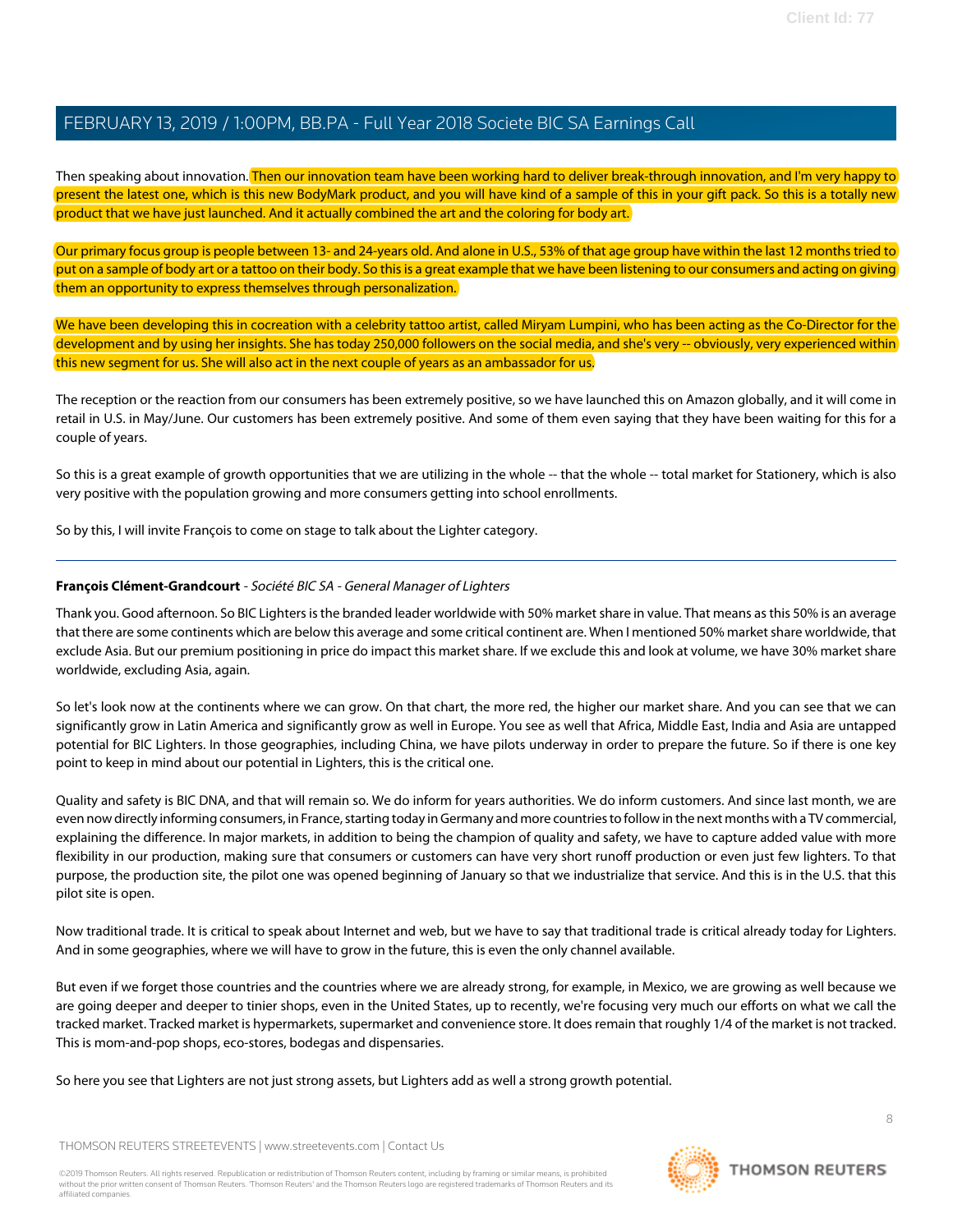I will now ask Thomas to come and to explain us how we'll succeed in a disrupted market like Shavers. Thank you.

#### <span id="page-8-0"></span>**Thomas Brette** - Société BIC SA - General Manager of Group Shavers

Thank you. Good afternoon. Wet Shave. So the Wet Shave market is a \$12 billion market. This is very large market, which is majority in developed markets of North America and Europe, and 40% in developing market with Latin America being the biggest part of it with 15%. In terms of product segmentation, 60% of the market is done with refillable products, which we call system -- consumer accounting systems and about 40% are done with disposable.

That split, 60-40, is slightly different by region. In North America and Europe, it is about 2/3 for system, 1/3 for disposable, while developing market it's the reverse and especially in Latin America. We, BIC, are the key challenger on that disposable market. We are the #2 player, and we are selling more than 6.8 million Shavers per day.

Let's speak about the dynamic of this market, and that's important. What we see there is a challenging picture. We see some markets that are declining and other that are slowing down. In Europe, North America, the market was slowing down in the past. Since recent years, it is now declining, and those are 3 main drivers: The first one is shaving frequency reduction. The second one is the disruption from emerging new general distribution, and the third one is price deflation. And then we've gone back on those trends in the next slide.

In developing markets, the dynamic is relatively different: first, it is not decreasing, but it is not growing as fast as in the past. And the main driver there are not the one that I mentioned before, but they are mostly economical slowdown as well as political economical challenges. So different dynamic slowing down but not decreasing.

Let's now look at it more in detail at the U.S. market. What you could see on that slide is actually the 3 drivers that I was mentioning before: shaving frequency reduction, the new channel of distribution emergence as well as the price deflation. Shaving frequency has a direct impact on volume. And what we have seen over the last 10 years is that the consumer are -- changed their habit shaving every 2 days 10 years ago to every 3 days today, decreasing the volume of Shaver that are being purchased per year and despite an equal level of penetration of wet shaving in those markets. So it's the frequency which is decreasing.

The second driver is the direct-to-consumer change that we see. And actually, what we see in the U.S. is that now this represents 18% of the market, e-commerce represent 18% of the market. So it's not, per se, disruption of -- it is a disruption, but it's not a driver of decline of the markets. It's mostly an increased competitive environment that we see happening from there. And that is mostly impacting the system. And we can see the impact clearly on the volume chart, where in 2015, the system market have been declining by 8%.

The third driver is about price deflation. And actually, that's directly related to the one I was just mentioning before. In 2016, you can see that we saw a significant price decrease on the system products, which will have direct reaction to the gain of the direct-to-consumer competitors. And that massive price reduction has resulted in, first, a decrease of price gap between system and disposables, so lower competitive advantage for disposable, and a regain of volume for system. So we were seeing a bit the trend between disposable and system in term of volume trends.

So if we take a pragmatic view to the dynamic of the markets, we have consumer trends better, and we also have structural drivers. Some of them will slow down, other will reverse but new will emerge. And at the end of the day, that category will remain a challenging category and a very competitive one.

However, in that context, we believe that we have the right to play and to succeed. And the main reason for that is our technology. We have made tremendous progress over the last 10 years and even more recently. We have increased our investment, and it is paying off. And the situation is that we have an unbalanced situation between our market share, 6% worldwide, and the level of our technology. We have -- with the latest product that we have launched on the market, the best repeat rate that we can have from -- even most premium disposable users.

And we have more to come. That's only with the technology that we have put on the markets, and we have a lot of technologies and innovation that are ongoing. So our strategy moving forward is basically leveraging our technology, not only to protect our territories, the current one, but

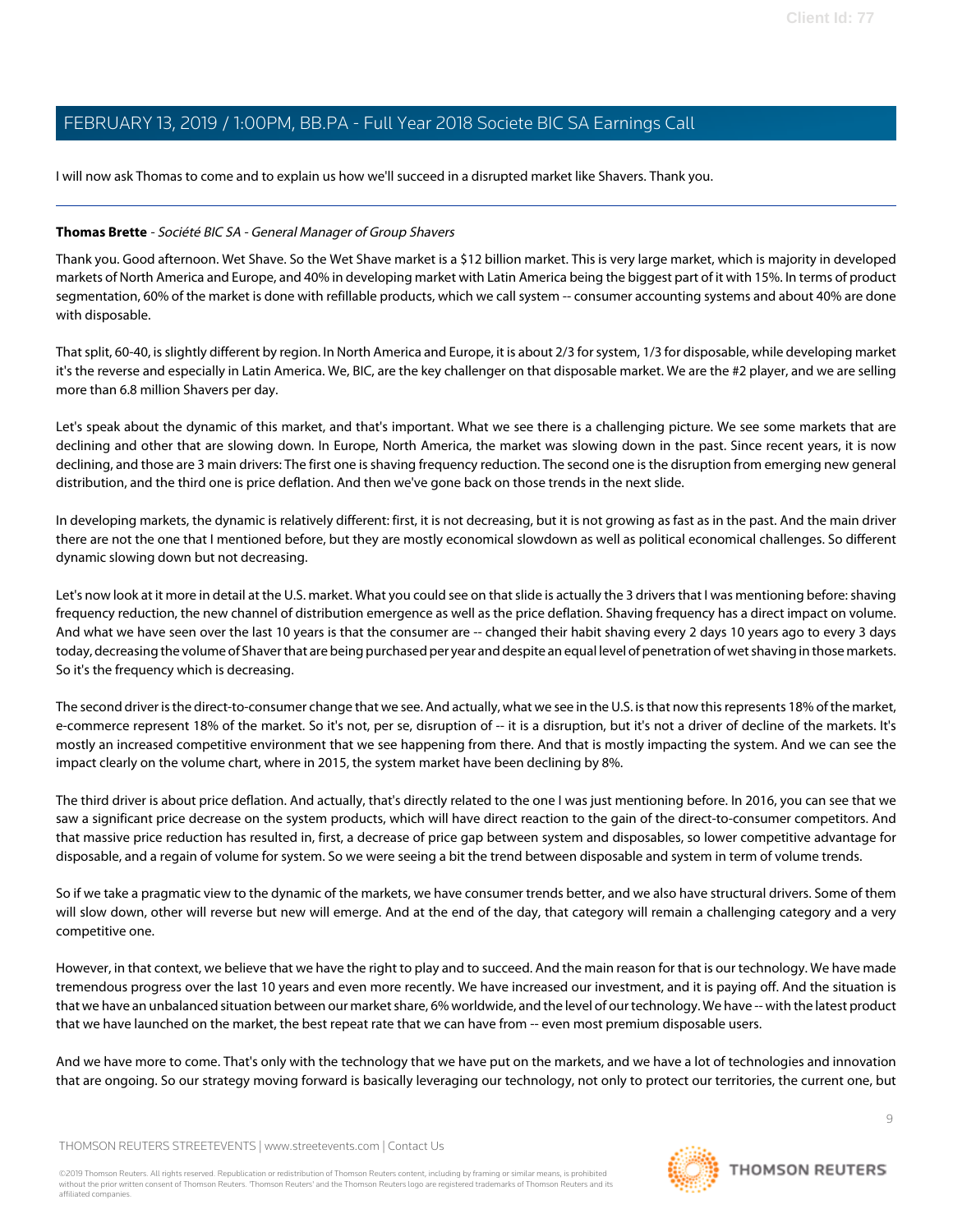also to conquer new one. So concretely, I will take you through the 3 pillars that we have developed, which is first to recruit the twin-blade user; second, to continue the trade-up of our disposable consumers; and last, recruit system users.

So let's start with the first one: twin-blade user. Three years ago, we decided to focus on the premium segments, 3-blade and more, and we've done many of our developments into that direction, and we had great successes. So we decided to left aside the twin-blade segment, but that segment is about 50% of the volume of disposable today. So it is time to also answer the needs of those more value-conscious consumers. And that's what we will do, and we will do that thanks to our technology. Part of our innovation program is to bring our technology to the bottom of our portfolio by improving the efficiency of those technologies.

We want to make technology affordable. We want to democratize technology. And we've succeeded to do that. And the first move in that direction is the launch that is currently happening in the U.S., which is Flex 2. In Flex 2, we succeeded to incorporate our movable blade technology at a very affordable price for the consumer, making it affordable for twin-blade user. And that will probably be the best twin-blade shaver on the market. So it is being launched in the U.S. as we speak now, and we are working on a plan to expand to the rest of the world. So that's the first pillar.

The second pillar is to protect what is extremely important, our current business, our disposable range. Over the last year, we have increased our product portfolio, for both men and women, and we have created different layers of brands. BIC 1-2-3, which is our brand portfolio, which is focusing on efficiency and the entry price. The Comfort range, which is focusing on comfort and affordability; and the Flex range of Soleil for women, which is focusing on smoothness and affordability also.

Moving forward, we will continue to improve performance and benefits for consumers for our different range. We will focus on the top, continuing to expand our portfolio on the more premium items. But we will also continue to customize this product portfolio for developing markets.

And this is fueled by our innovation process, which has 4 different directions: performance, costs, consumer experience and benefits, and sustainability. And they are all embedded into our process of innovation, and we have a lot of project which are ongoing to fuel this portfolio.

Last but not least, the third pillar, which is to extend our playground and recruit system users. We have nothing to be ashame of with our technology. We are delivering equal or better shaving performance than the system competitors, being the market leader or the disruptors, and we have made great progress, and we have many projects that are ongoing.

So the first step we are currently working on is at the project stage, and it's an initiative which is putting together teams from different area of the world to develop a digital native brand, a brand that will be focusing on delighting the consumer that are more demanding.

And it will not be also a new brand. It will be a product portfolio that will be large. So it's a pilot. It's an agile and the team are focusing to be fast, and we hope to be able to give you some news in more communication.

So that conclude our rapid presentation about the 3 strategic pillars that we have for Shavers. And I will now turn the floor back to Gonzalve. Thank you.

#### **Gonzalve Bich** - Société BIC SA - CEO & Director

(foreign language) As you've heard, our team is incredibly focused and motivated. They're seizing opportunities supported by clear ideas to pursue them. As I pointed out earlier, 2018 confirmed the need for agility, rapid execution to continue to be best-in-class, increase operational effectiveness and accelerate long-term growth. We must now become more effective, innovation-driven and consumer-centric. We must improve our distribution to become truly omnichannel.

All of these actions are at the heart of our Invent The Future plan. I am confident that this initiative will enable us to become a more future-ready, building on our strengths. Now let me take you through Invent the Future in a little bit greater detail.

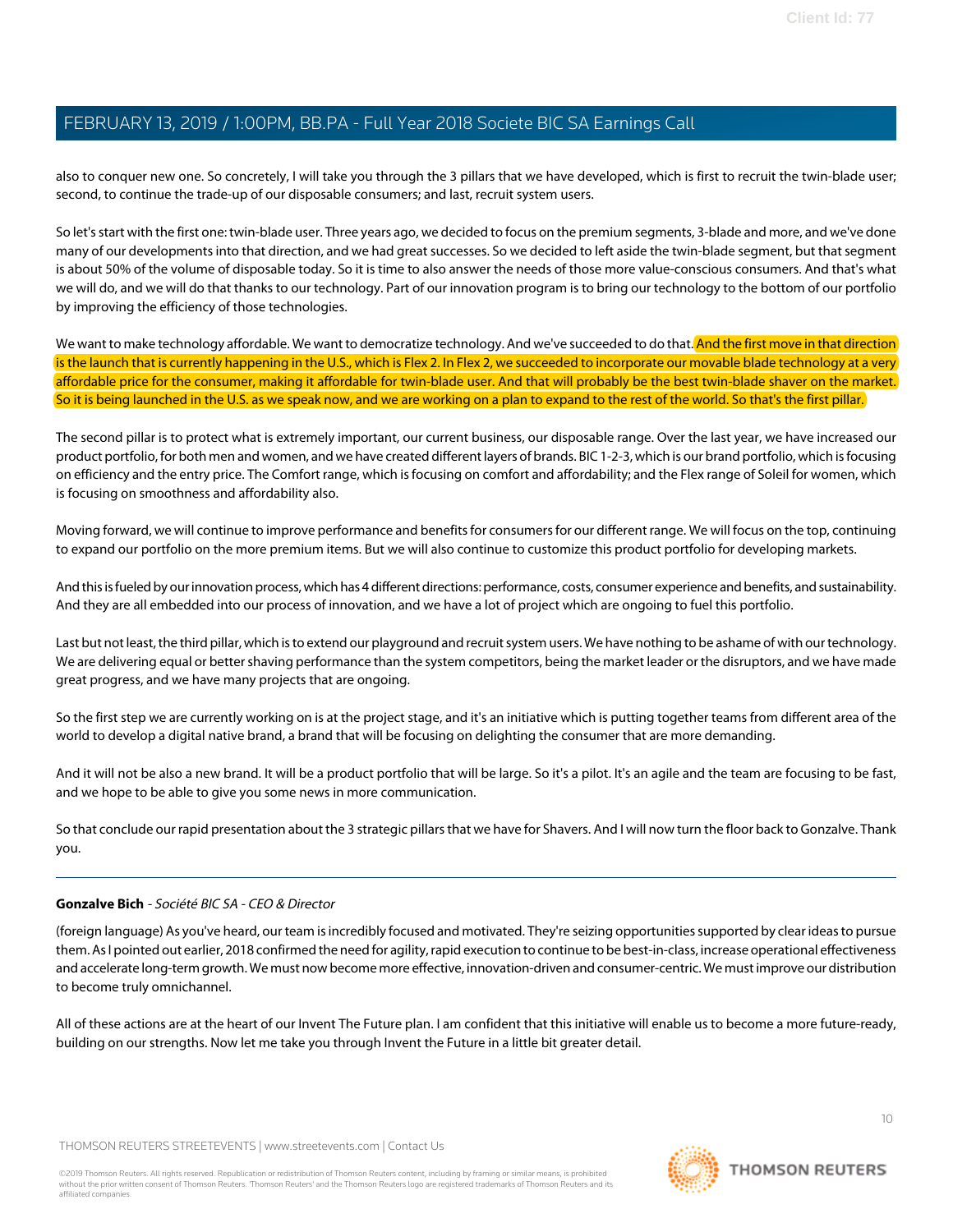To execute this plan, we've adapted our organization to enable us to move more swiftly and with greater focus as a team. First, we are placing the consumer at the very center of our thought process, and we're building insights to fuel our innovation ecosystems and brand.

Second, we're enhancing our global manufacturing efficiency and optimizing our procurement processes and supply chain models. As I mentioned, we've established a state-of-the-art industrial footprint, but this needs to be supported by continuous improvement.

Third, we are sharpening our commercial operations to drive genuine omnichannel go-to-market strategy, both on and off-line. Finally, we're securing the unique manufacturing processes and research and development of our Lighter business in addition to its distinctive safety and quality standards. To deliver these strategic, operational and organizational priorities, we have set clear roles and lines of accountability.

And to address the first priority, a new group insights and innovation function will be led by Thomas Brette. We're also creating a group supply chain function, led by Peter Dalsberg. Peter will manage all manufacturing operation and global supply chain for both our Stationery and Shaver businesses, including center-led procurement.

Benoit Marotte will lead group commercial operations. And finally, leadership of our Lighter category will remain separate with François Clément-Grandcourt for the reasons I talked about earlier.

To implement our strategy, I've decided to form an Executive Committee, in addition to Thomas, François, Peter and Benoit, the Executive Committee also includes Jim DiPietro, our CFO; Alison James, our CHRO and a Global Strategy and Business Development Officer. This newly created team is now responsible to execute the 4 strategic pillars, and they are: effectiveness, innovation, consumer-centric brands and omnichannel distribution.

But what does it mean to be effective? Let -- I'll now give the floor over to Peter and then Benoit, who will go into more detail and into more depth.

### **Peter Dalsberg** - Société BIC SA - Group Supply Chain Officer

So part of the DNA for BIC in the past has been acting entrepreneurial, and that will also continue in the future. But in some areas, we need to be more focused on standards and processes. Our future demand forecast will be developed in the end-to-end supply chain in the future by utilizing technology better, and then it will be aligned with the relevant sales expertise in the S&OP process. That will make us have only one set of numbers in the company. It will be linked to our business information systems, and it will set the [tectum] for the whole supply chain.

When looking at global procurement department, then they will deliver significant cost savings through economy of scale, enhanced capabilities and also an improved methodology. At the same time, it's critical to improve the quality from our suppliers, as it remains the root cause for our quality issues. And lastly, we will have to improve over contingency.

As you heard from Gonzalve previously, we have been kind of impacted previously on the current global demand, supply by the matrix. And we have the segments like plastic, as an example, where we have seen prices increase. Even though we are a great company, we are still a small prayer globally. It takes only 2 hours to procure -- to produce all our yearly demand on a global scale. So we are a little player, and it's difficult to impact globally. That means that we need to have alternative plans ready in case of those increases.

As Gonzalve also presented today, we have a good global footprint, which is matching our global sales on a global and a regional scale. In some areas, we have centers of excellence, where we have that need. In other areas, we have local manufacturing due to import-export duties as well. We are -- have a very lean setup in our factories today, which gives good kind of cost competitiveness, but we also have to increase our level of agility, taking the trend of personalization into context.

So we need to find the right balance between lean and agile. And how can we do that by utilizing Factory 4.0 opportunities. So the technology is getting cheaper. And now we can have a better return on investment if we invest in things like cobots and AGVs in order to create efficiencies in our factories.

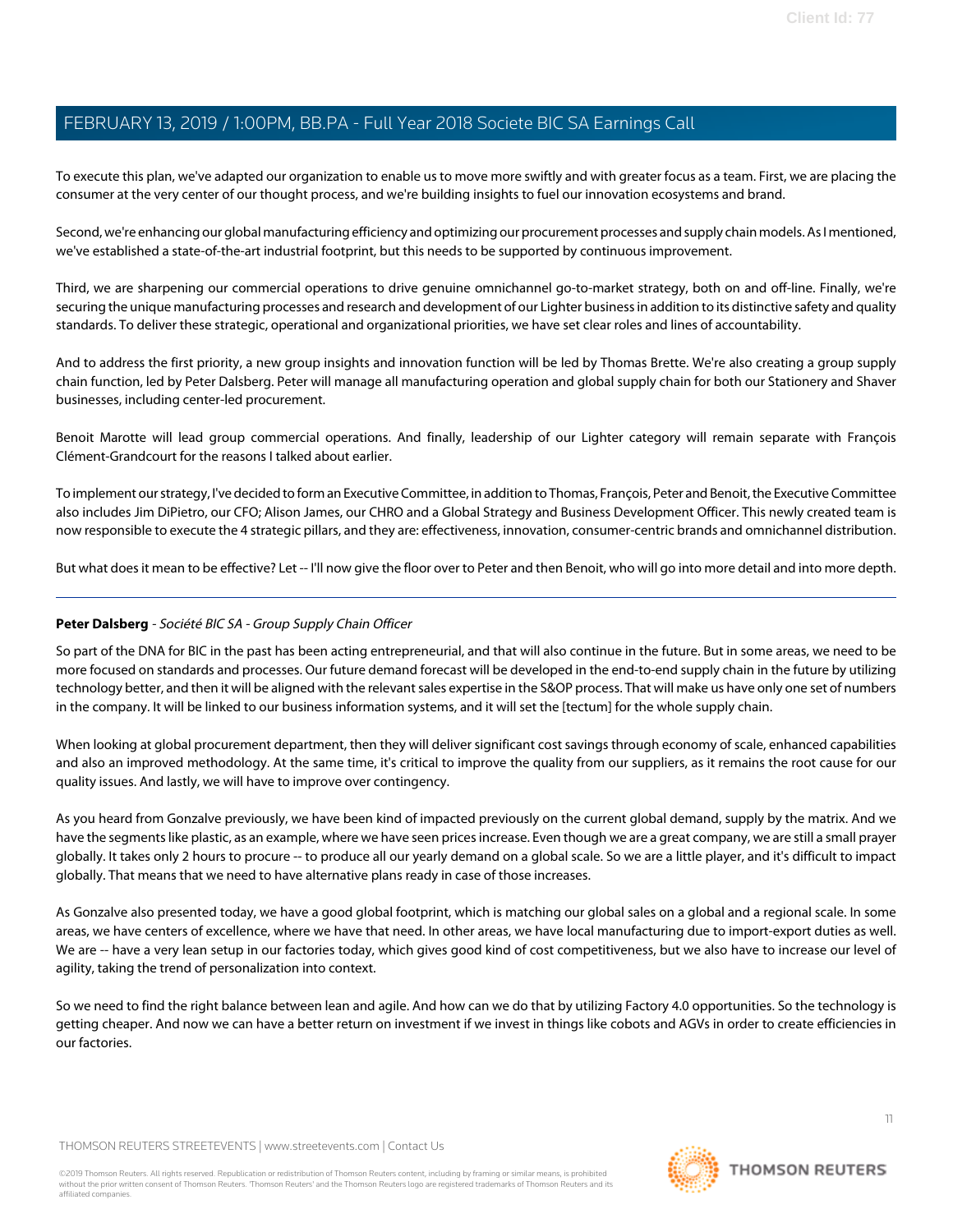Still within manufacturing, the highest priority remains the safety of our people. And we have seen during 2018 that we have decreased the number of accidents by 25%. But the fact that our objective is 0 accidents with -- we still have a lot of work to do.

When we look into delivery, then today, we have 13,000 SKUs delivered by more than 20 factories around the world. And that goes through copacking, warehousing distribution channels. The objective for delivery, which is the same objective for the whole supply chain, is to find the optimal tradeoff between customer service, the efficiency, the capacity utilization and then the working capital, such as inventory levels and CapEx requirements.

So we have a good starting point with our manufacturing footprint, where we today deliver great quality in a sustainable way. But we also have a lot of opportunities by focusing on operational excellence, continuous improvement, doing benchmark not only internally but also externally with the best players, such as Procter & Gamble, where we then can raise the bar.

Strategies, such as postponement and make, buy decisions. You heard also that we today are doing 92% ourselves, so that is also something that we have to look into. And then the constant focus on increasing the capabilities for our own people but also talent attraction.

If we look into the global procurement department, then today, our procurement is spread out in the whole organization around the world and mainly managed locally. By development, this global procurement functions, we will structure our spending of not only direct but also indirect. And today, we purchased for more than EUR 1 billion a year. And that is done by 15,000 suppliers, which is far too many. So the opportunity is to challenge all nonvalue-adding complexity. It is also to getting better deals together with existing suppliers and, lastly, to change suppliers where it makes sense. By that, we have a good potential of delivering at least EUR 20 million savings by 2022.

<span id="page-11-0"></span>Thank you. And now, I'll invite Benoit onstage.

### **Benoit Marotte** - Société BIC SA - Group Commercial Officer

Thank you, Peter. Good afternoon.

If you look at the past decade at BIC, over the last 10 years, we've been building strong relationship with our consumers and strong partnership with our retailers, and that's been a real key to our success over the past years. But as Gonzalve mentioned and presented to you, the world is changing fast. The retailers are changing fast. The consumer have a wide access to more channels of sales and more information. Our competitors are evolving fast as well. That's the real transformation we are going through, which just tell us that we need to reinvent ourself and rethink how we accelerate on transformation.

Our group-level organization will be a key lever to that transformation. And what we are going to do, you can separate in 3 components. The first one is that we are going to put together all of the continents. When you look at the BIC continents, we have a lot of channel of trade, and that's one of the complexity of our business. We're selling to schools. We're selling to office suppliers. We're selling to modern trade. We're selling to e-commerce. We're selling to all of those channels.

And when you look at the world, in some of the regions, we're very expert in one. If you go to the U.K., we are very good in B2B in office supply. If you go to the U.S., we've built very strong relationship with modern trade with customers, such as Walmart. Very close relationship. We meet them pretty much every other week and even to the top level.

If you go to Brazil, we have a very strong expertise in traditional stores. That's a strategy that is widespread. One of the benefit of our new organization is that we're going to be able to take the best of our expertise and really use the knowledge, the teams, the capabilities of those teams to widespread that knowledge.

The other major challenge in the commercial organization is the development of our capabilities with 2 areas of focus. The first one is dedicated to commercial strategy and analytics. Here, the idea is to bring together all the knowledge and all the capabilities but also build the team to really share the best of the category management, the best of training and learning to build the next generation of leaders and sales leaders within

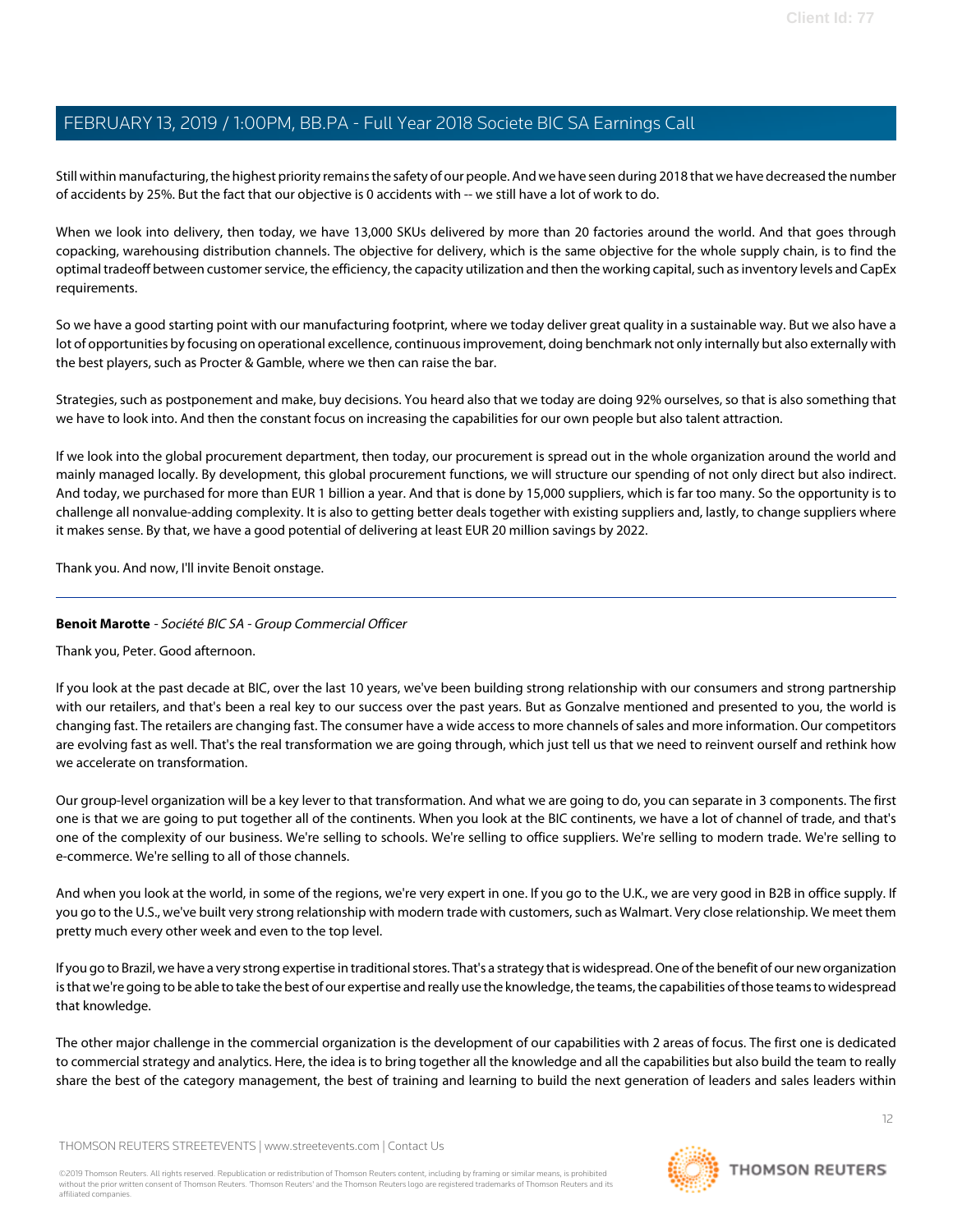organization to really take revenue growth management to its next level, to how we're going to manage that is also through the integration of analytics and much deeper analytics within the organization so that we can really help the countries and help all the countries besides the countries which are themselves structured to divide by themself.

The second capability is really dedicated to e-commerce and digital marketing. Today, e-commerce already represent 5% of our sales. That's an achievement, and we strongly accelerated over the last 2 years. Gonzalve presented you the results of 2018 in North America and in Europe, but we want to go further, and we want to further accelerate.

In that area, we will regroup experts in retail, digital marketing, direct to consumers, not only to disseminate to more countries around the world, and we started e-commerce in countries where it's still at the early stage like Brazil, India, China, early stage for us, in China, for sure. And the idea is to really build that knowledge, build that intimate relationship with consumers through state-of-the-art CRM so that we can really add value, build the relationship and keep the consumers at the center of all the things we are doing, teams to help the other teams but also to accelerate and be more experts in are we going to invest in e-commerce or are we going to build that business.

And I would like now to leave the floor back to Thomas, who's going to tell you a bit more about our innovation, and I know that consumers is not only our best friend but is really the center of all the things that we are doing. Thank you.

#### **Thomas Brette** - Société BIC SA - General Manager of Group Shavers

Innovation. This is the second pillar of our transformation, and that should be and will be a significant source of growth or value creation for the future. The way we'll do that is threefold: revisiting our mission; revisiting our approach; and revisiting our organization and way of working.

Let's start with the ambition. Obviously, our mission is to delight consumer's life. This is how a product is being loved, purchased and repurchased. And that we will do not only by bringing better performance, better technology or lower cost, but also by delivering unique, different and proprietary solutions that we can own, hence the ability that we are setting for ourself to increase the level of a transformation that we will do every year.

To do that, we need to change our approach, and that will be done in 3 chapters. The first one, as we said before, it's to be consumer-centric and put the consumer at the center. That means that we will give access to all the teams in the world -- R&D, marketing, sales, finance, supply chain -to the consumer, and we will do that with interactive tools that are modern and that are giving live feedbacks.

We already have many of those tools in place. We will spread them throughout the organization and improve them and bring new ones. And we will also include and use those tools at every steps of the innovation process, not only when we have done innovation and want to try it but when we try the ID, the concept, the problem, the solution or the commercialization strategy that we put in place.

So the second element we will change in our approach is that we will have a end-to-end view. An end-to-end view means that innovation is not just about product performance. It's also about sentiment from the consumer. And that we will integrate in our way of working, the way it looks, it's appearance, it's the way to -- the consumer feels it, to design the branding and the story. And we will work on that at every steps of the innovation process not only at the end when the innovation is ready and that when we try to find a commercial solution.

The last element is sustainable development, and that's a very important pillar for the company. And we have a very strong and ambitious program writing the future together, which is in place, ongoing and that will continue. What will be new sustainable development is that it will be embedded into the innovation process so that we think about the product as well as the consumer with a sustainable development mindset from the beginning, and that will turn sustainable development into a competitive advantage.

The last element in our approach is the organization and the way of working. We will build center of expertise. Today, we have knowledge, which is spread all over the world. We will regroup them in tribes -- teams that will build those competencies, bring new ones or improve the one they have and bring new ones that are necessary. And we'll do that for consumer knowledge insights. We will do that for technology. And we will do that for brands as well.

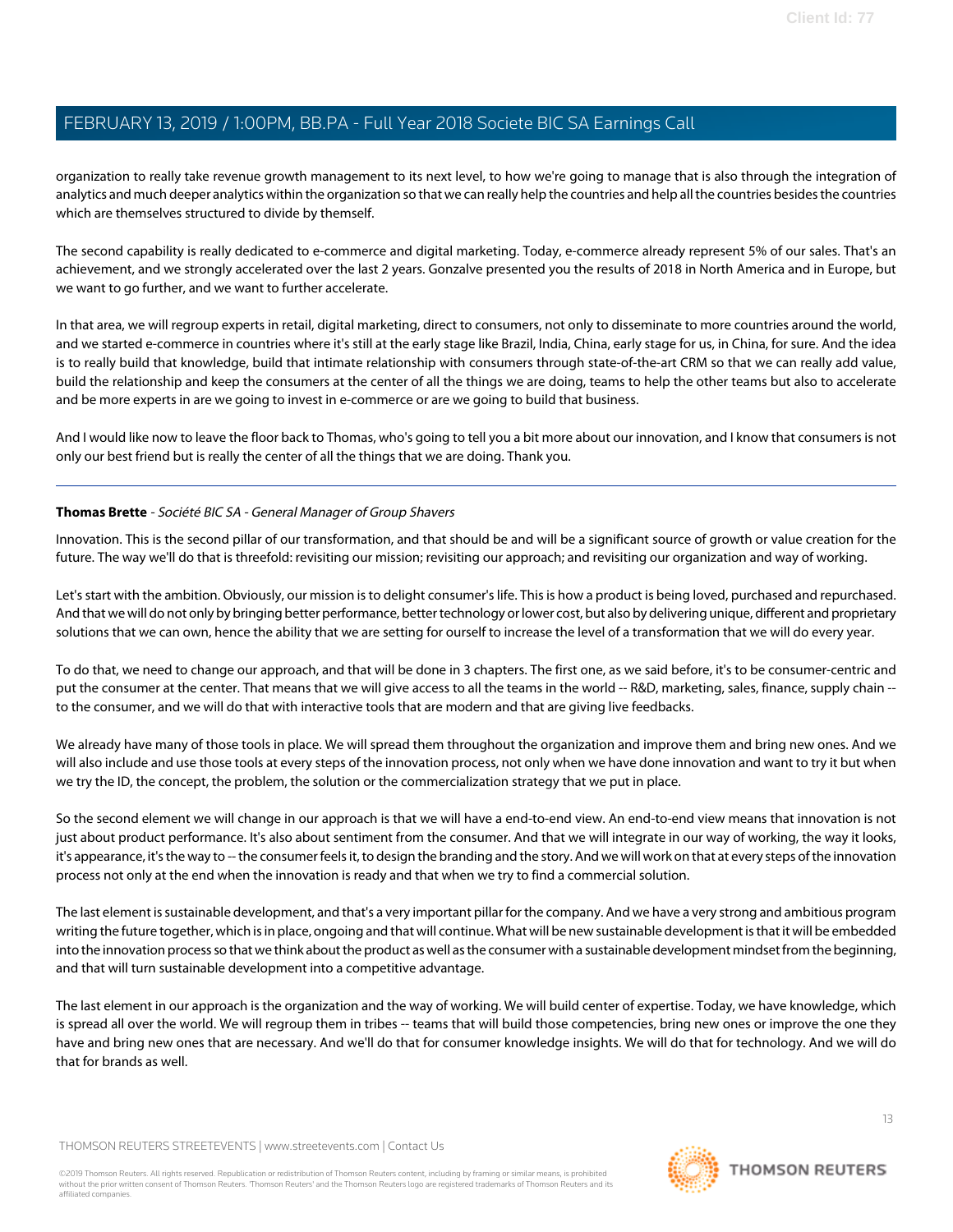And those team will be working in an agile way. We do that already, but we will reinforce and favor it. That means putting together teams specific projects, and their goal and the end goal is be precise and be fast, and that's already ongoing to its credits.

And the last element is partnership. We are doing many partnership with company that are bringing to us competencies that we don't have and for which we can bring and build a win-win situation with them. We will favor that and launch the number of partnership that we are doing. And we already have some in IoT, Internet of Things, connected device as well as artificial intelligence, and that will continue.

And the third and fourth pillar, which is very close to my heart, which we spoke about, which is the brand, Benoit will cover that for you.

#### **Benoit Marotte** - Société BIC SA - Group Commercial Officer

Thank you, Thomas. The consumer is at the center of all the actions we put in place. The consumer is at the center of all the innovations we develop but also all of the communication we build. We have here are a few illustrations and people talk a lot about digital marketing and how we get in touch with consumers of some of the digital actions we developed over the last year.

Some of them are pure communication, like the 4-Color example that we developed as a company in Europe using YouTube channel but also connecting with our more than 500,000 fans on Facebook in Europe.

But some of them go further than that. And here you have an example of the Design on Fire, initially, which is for Lighters and which allow consumers -- which allow you to select your favorite decor for Lighters. And the most preferred decors are produced and sold. You are the actor of the product you buy.

But we go even further in being consumer centric. Today, people are looking more and more for personalization. You heard that trend from Gonzalve, but it's in the world we're living everywhere. I want a product. I want a design. I want a look which is me and myself, represent who I am and which is different from my neighbors.

So we asked a question to our consumers in the U.S. and 70% of them answered favorably to the question about personalized lighter. Yes, if you were able to do personalized lighter, I would definitely buy or probably buy that lighter. So we took action, and we launched that service on BIC.com, which is our direct-to-consumer site in the U.S.

You can act. You upload the picture of you, your family, your dog, or whatever you like, the photo of your wedding, and if you want to offer a lighter to each of the participants. You order them, and we ship directly the lighters to your home.

The studied -- that survey studied in Q4 last year, and it really works. And people are really eager to pay the price and to pay a price premium to buy that lighter, which directly drives me to our fourth pillar and that's about omnichannel distribution.

Being consumer centric, it's also being able to offer our products to consumers where they want, whenever they want, the product they want, the product they're dreaming of. Today, the products are available in more than 4 million stores around the world. From kiosk to traditional stores, traditional mom-and-pop, mass retailers such as Walmart or Carrefour, to office suppliers, to tobacconists.

We hear a lot and you hear a lot about the transformation of the retail, how the world is switching to e-com to in line. But those retailers remain the bulk of the sales today, remain the bulk of our products, and they're very important to us. So today, we more focused than ever in creating value for them for them, with them and with [indefinalitics,] new offers and reinforce partnerships. Those customers are key, and we're building plans with them to restore value and grow value.

At the same time, e-commerce is growing, and it's a growing reality. I mentioned e-commerce is already representing 5% of our sales, and our objective is to reach 10% by 2022, which represent a CAGR of almost 20% until then. And we're here talking about additional sales, not substitution. And to get those sales, we're also developing specific products for those channels to attract new consumers.

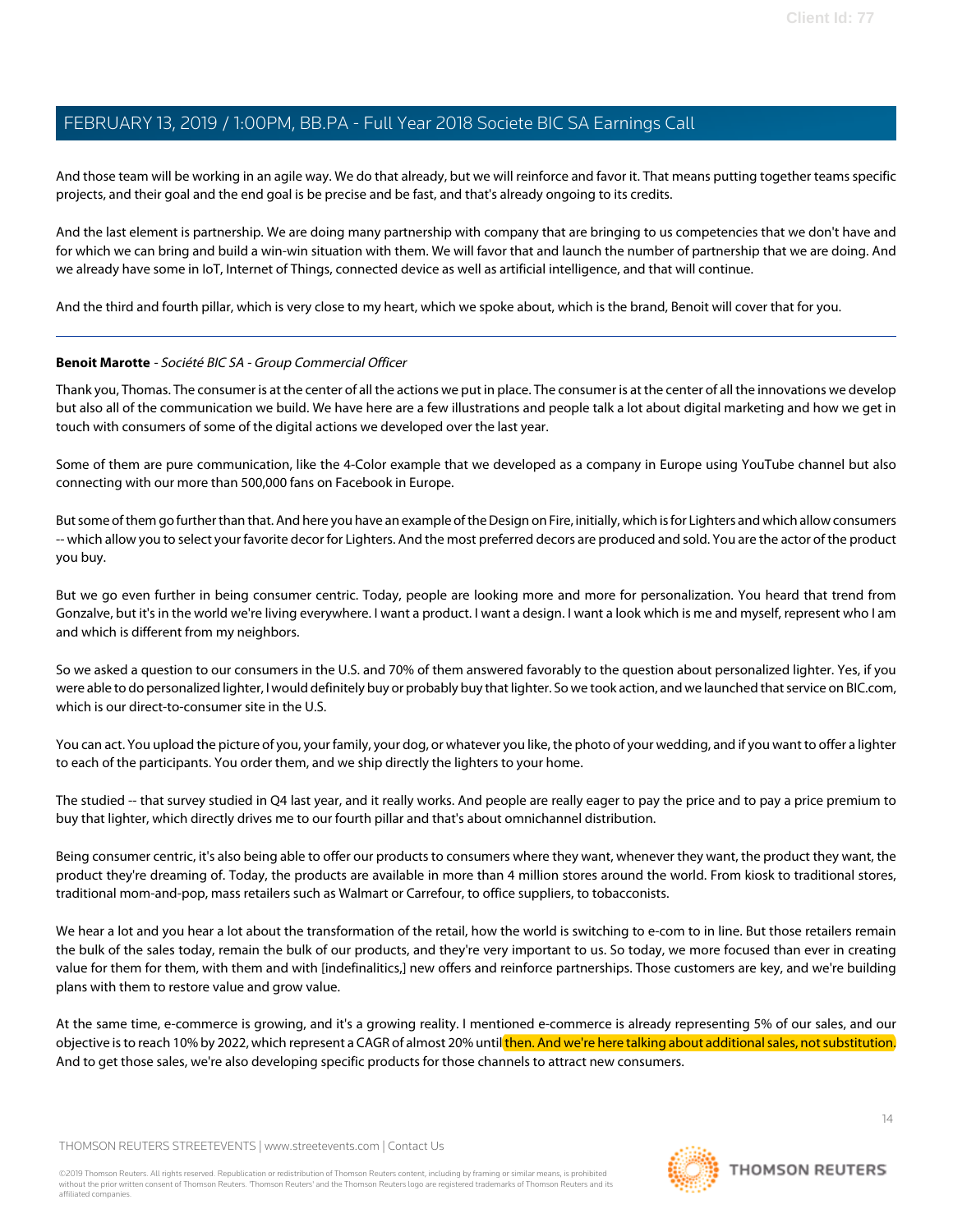But to get there, there are several milestones. The first one is people. You need to have the team, you need to have the expertise, you need to have the tools. In a word, you need to have the capabilities. We're building that capability around the world with bringing in experts. We're bringing technology, and that's what is going to allow us to facilitate the transition to more sales in e-commerce.

The second is a strict selection of opportunities. And you have all heard about the vast transformation of e-commerce, the different forms of e-commerce. The new forms appearing pretty much every day. The new players are appearing every day. And as a company, our duty is also to go back to you, go back to our shareholders. We're selecting the best opportunities in the best countries, not to try to do a bit of everything just to kind of look good.

The third one is we need to stay curious and open because there is not one way and nobody knows what will be the key leaders for tomorrow in 2 or 3 years from now. Again, new players are appearing every day, and we have to be agile to adapt to that evolution and to really build the knowledge in all the forms of e-commerce, from pure players, be it Amazon or Alibaba in China, from brick-and-mortar, from direct-to-consumer. And we have, Thomas mentioned, BIC SHAVE CLUB or BIC.com in North America. We're trying to learn and encompass all those forms of e-commerce and just build our own route to success.

But all these approaches require complementary expertise. They all have very different business models, very different logic, very different profitability. And we need to deal with that complexity, and that's a key to our future success. We need to develop advanced analytics to get there. Artificial intelligence. That's the expertise we're building internally to really make the difference and really target precisely where we want to go.

Being available at the right time with the right product at the right place, as defined by our consumers, and here, again, they are the center of what we're doing. We want to be where they want us to be. That's the key to win in the changing worlds. That's what we're building to continue and accelerate our successful journey.

And now I'm going to hand over back the floor to Gonzalve.

### **Gonzalve Bich** - Société BIC SA - CEO & Director

Thank you, Benoit. As you just heard, investing in our people is absolutely at the heart of BIC in e-commerce but in all other aspects of the organization. Being more effective, innovation-driven, consumer-centric and a best-in-class omnichannel specialist requires enhanced skills and capabilities.

Reinventing BIC requires additional digital skills, like data insights, more technical expertise and robotics, 3D printing and of course, process engineering. We also need to increase our expertise in digital marketing and brand management.

Our existing expertise in the traditional trade will be supplemented with enhanced knowledge of e-commerce, advanced analytics and CRM. This is an exciting moment to be working at BIC, and I commit to upskilling our team members to ensure that we're all equipped to contribute to our planned success.

We are also committed to our sustainable development program, convinced that it's the right way to ensure a sustainable growth. As Thomas mentioned, sustainable development and, in particular, our 2025 commitments are now fully embedded directly in our day-to-day business and coordinated by a sustainable development director responsible for the overall execution of that program.

Now as a conclusion, let me wrap up on our ambitions. Here is what you've heard from us today. I'll not go into further detail other than to say we are fully committed to execute our plan to support BIC's future growth. You should be expecting further initiatives in the coming months as we progress on implementation, notably in supply chain and around innovation and new products that will support our growth.

The road map for our ambition is as follows. This year, we're laying the foundations and putting in place the building blocks with a focused and agile organization and a newly formed Executive Committee. In 2020 and 2021, we will operate to strengthen our market position and extend brand leadership. We will expand into e-commerce, increase the pace of innovation and accelerate new product launches while reinforcing overall efficiency. By 2022, with the full impact of the plan, we will be a more effective and inclusive company addressing engaged consumers.

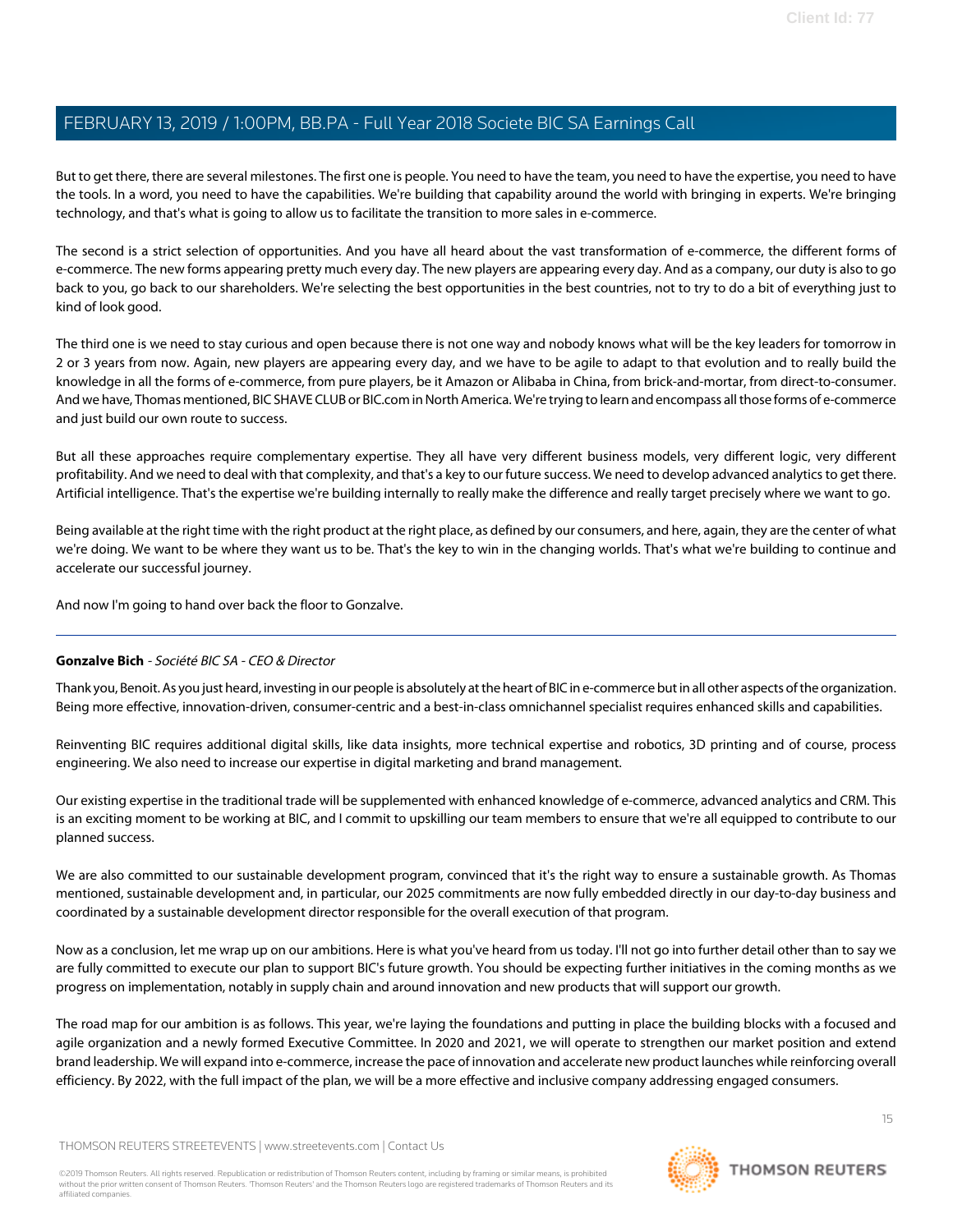We will update you as we progress through the plan, but I want to reiterate our operational targets. First, achieving at least EUR 20 million of annualized savings by 2022 for enhanced centralized procurement. Second, we seek to increase by 20% new patent submissions per year as a measure of our commitment to innovation. Third, we plan to engage directly with 20% of our consumers. And finally, we wanted to double the proportion of sales coming from e-commerce to reach 10% by 2022.

These initial goals are driven by the first steps of our journey, including the creation of the executive committee, our new commercial organization, the implementation of a centralized procurement function as well as select growth initiatives. You should be expecting further initiatives to come as we progress through implementation.

Throughout the plan, we will maintain our capital allocation policy. We will continue to invest in CapEx and accelerated selected M&A. Our shareholder remuneration policy remains unchanged with regular share buybacks and exceptional dividend from excess cash complementing annual ordinary dividend.

Before opening to the Q&A session, allow me to conclude with BIC's mission and purpose, which is so deeply ingrained in our DNA. Since my grandfather created BIC, our mission has been to offer high-quality, inventive and reliable products for everyone everywhere and in a way that is respectful of our environment. As a responsible company, it is essential to create long-term value for all our stakeholders, including consumers, employees, local communities, customers and shareholders.

We are convinced that this is a powerful way to build a sustainable future for everyone and to improve the equity of education. This is why we're committed to enhancing learning conditions for students all over the world.

Our long-term ambition is to deliver profitable growth. We will succeed by continuously investing in our people, our products and our brands. We will succeed by increasing productivity and maintain strong cash generation to sustain total shareholder remuneration. And we will succeed thanks to the hard work and dedication of our 15,000 proud BIC employees globally.

<span id="page-15-0"></span>Thank you very much. And we'll now take your questions.

### **QUESTIONS AND ANSWERS**

#### **Nicolas Langlet** - Exane BNP Paribas, Research Division - Research Analyst

Nicolas from Exane. I've got couple of questions. First on Lighters. Are you able to quantify what was the impact of the prebuying in Europe in Q4? And what's the implication for Q1? Second question, aside from the price increase in Europe, do you expect price increase in other region for lighter, notably North America? And lastly, if you look at the mid-term set growth outlook for the division, clearly, we saw a deceleration in past years. You have those growth driver with distribution gain, personalization, et cetera, but what's your outlook for the market -- the enduring market? Because we saw a clear deceleration of combustible segment throughout the past years. Do you really think that those driver will be able to more than offset the market decline or the enduring market decline? And then one question on the -- or maybe we can...

#### **Gonzalve Bich** - Société BIC SA - CEO & Director

That's 5, Nicolas. Maybe I'll let François answer a couple of the first ones, then I'll come back to the other ones.

#### **François Clément-Grandcourt** - Société BIC SA - General Manager of Lighters

So we want the dynamic of the market worldwide. The dynamic of the market in Lighters is not decreasing. It's going increasing. And it's planned on the 3, 4 year future to go on increasing. The dynamic behind this is that a massive part of this growth is linked to the development of the population worldwide. So that's the key element to take into account, and that allows you to relate to what I presented earlier.

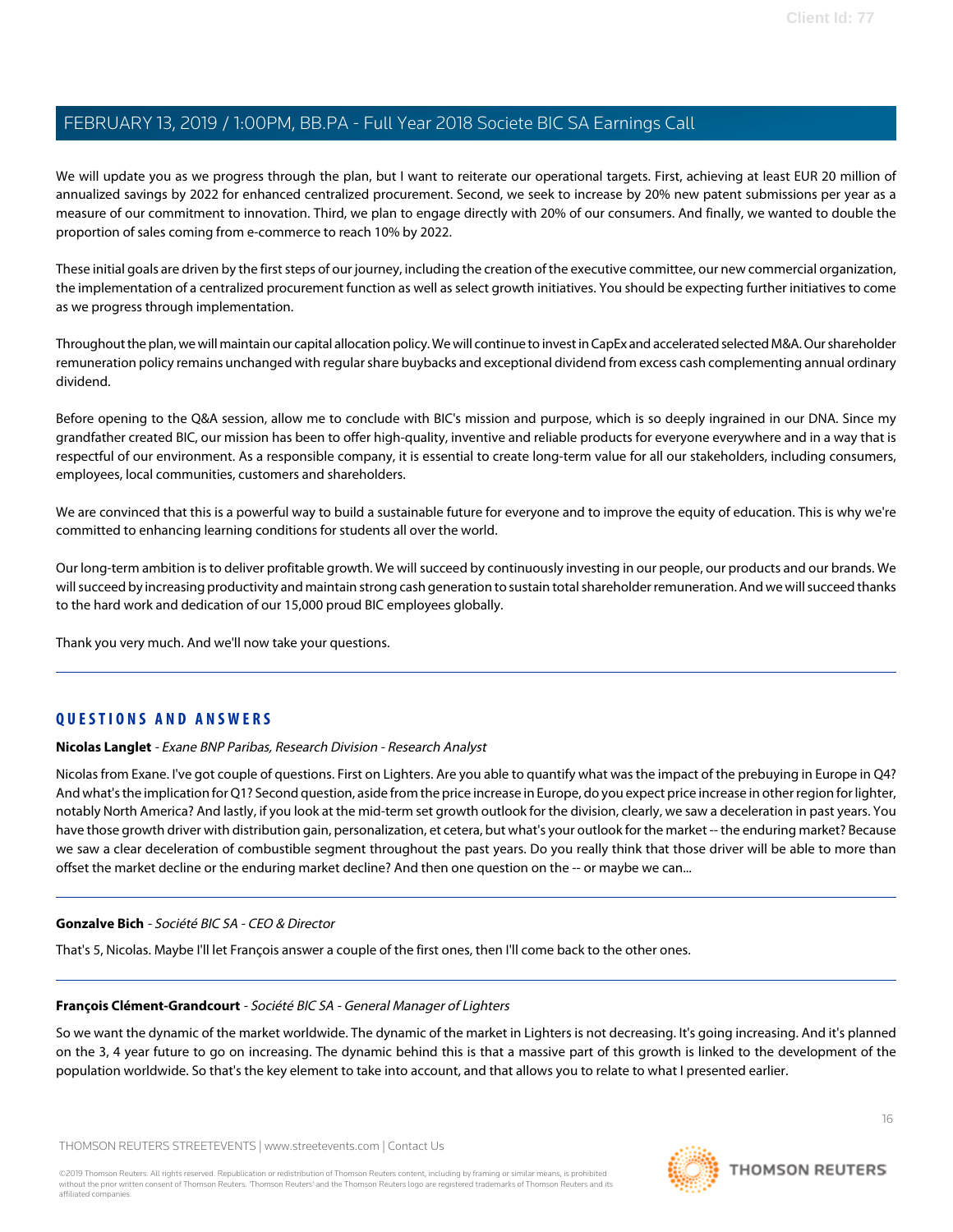#### **Gonzalve Bich** - Société BIC SA - CEO & Director

Non-European price increase, I think that was your second question, right, Nicolas?

#### **François Clément-Grandcourt** - Société BIC SA - General Manager of Lighters

So about...

#### **Benoit Marotte** - Société BIC SA - Group Commercial Officer

Okay. So when you look at the pricing actions you've heard about the price increase in Europe and -- which is driven by the commodity prices and the raw material. So we will, and that's our policy, adapt to the evolution of raw materials and apply price increase when required. Taking into consideration the competitive positions we have in each and every market, clearly, in Europe, we're really lagging behind North America, so the choice was really to take into consideration the context to apply that price increase. Looking forward, nobody can tell about the raw material, the evolution of the commodities, so I cannot really tell you if that's a trend and how it's going to evolve. We will adapt to the reality, and we will adapt to the competitive environment. Specifically, about the U.S. and if you look at the past years, we've been applying regular price increase. And here again, we've taken profit of the unique position and the unique quality of our products. And that's really the focus we're going to put on is really explain to the consumers why your products are unique, and François mentioned, why your products are the safest in the world so that they can understand that the care we put into our products and the reasons why pricing can be increased. So no guidelines at this point. We will seize opportunities, and we will adapt to trends and raw material trends.

#### **Gonzalve Bich** - Société BIC SA - CEO & Director

As we layed out during the presentation, the things that give me confidence about our growth perspectives for Lighter on a mid-term perspective. First is that map. Our market share is not as high as we would like it in many markets of the world, and we have teams focused on going to try and build distribution, BIC seen, BIC sold, and then gain the repeat loyalty on BIC Lighter that we've gained in many markets around the world, one. Two, geographic expansion, continued expansion of route-to-market as we have the increase of modern mass distribution in many of the markets in Africa, Asia and continuing in Latin America as well as I talked about this in our Q2 -- Q3, here in Europe, we still have great potential, and that's why we've taken the opportunity, not only to file the (foreign language) against France and Germany but also to launch the TV commercials that you should have seen here in France in the last couple of weeks, and we'll be launching a little bit through Europe in the weeks to come. Finally, there is the noncombustible-related use of cigarettes. So that's creating fire. And fire is linked to cooking. It's linked to clean water. And in many parts of the world, those are what people really want. And a BIC Lighter is a trusted, high-quality reliable tool to access those things on a daily basis. We believe that, that will lead us to continued growth.

#### **Nicolas Langlet** - Exane BNP Paribas, Research Division - Research Analyst

Just one last question on the EUR 20 million savings you expect. What's the phasing in the next 4 years? Will it be linear? Or it's more like a (inaudible)? And then you said you want to reinvest most of those gains. Where do you plan to invest? And will you wait to generate the saving before reinvesting? Or do you plan to reinvest everything now and then offset it through the future cost optimization?

#### **Gonzalve Bich** - Société BIC SA - CEO & Director

Okay. So when we speak about '19, we've identified several million euros of existing savings, and those are already baked into our 2019 outlook today. As the project scales up and the teams that Peter told you about start reviewing all of that spend, as we identify more savings, we'll come back to you with continued updates on the number. We will not be investing ahead of the curve. This is about identifying pockets of potential, seizing them and then reinvesting them. I'm sorry. We will reinvest across our 4 pillars that we talked to you about: omnichannel, manufacturing

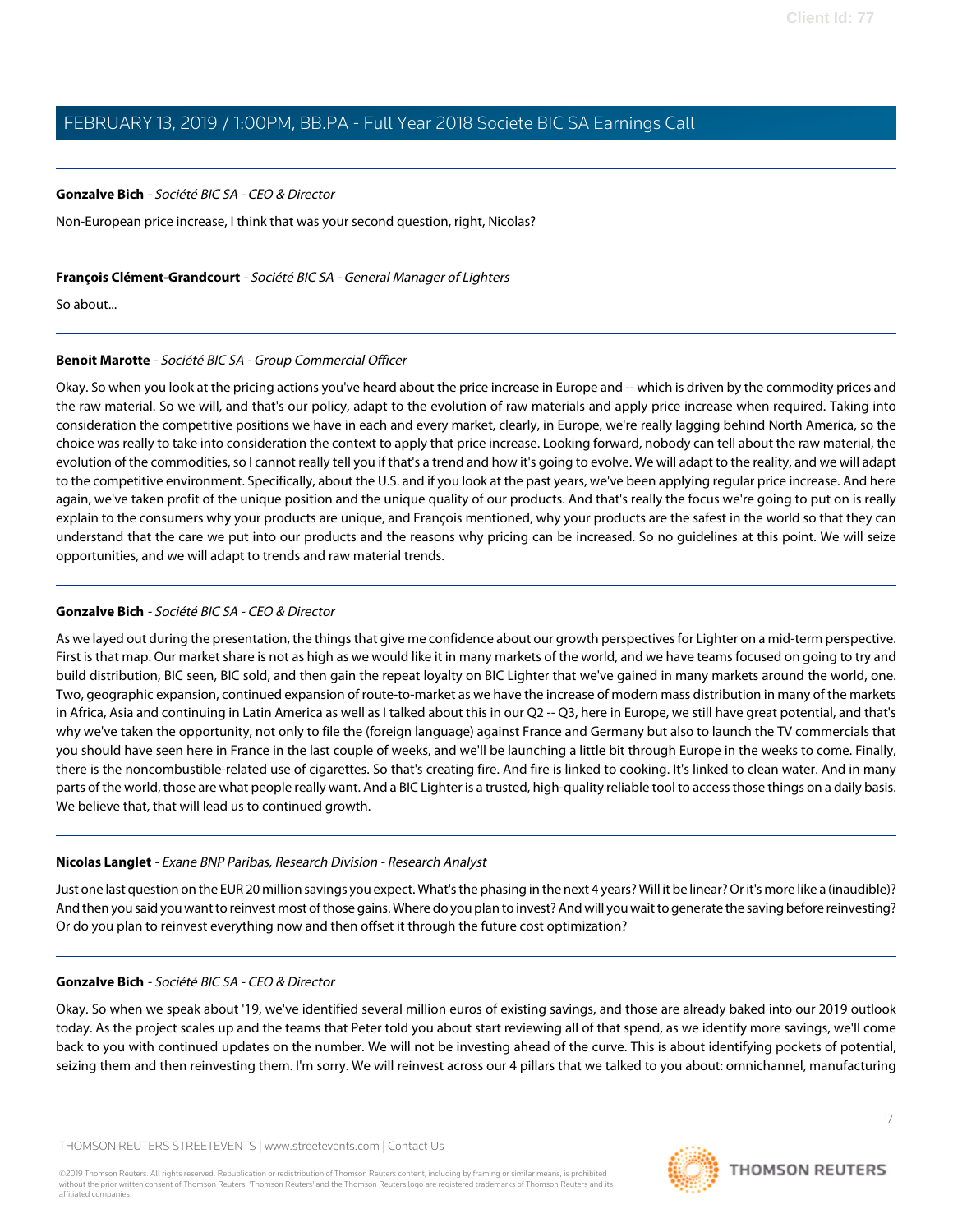efficiency and efficiency more broadly, innovation, and consumer-centric brands. So that's digital marketing, systems and people specialized in omnichannel and the intersection between the on and the off-line world, more research and development in Stationery and Shaver as well as other manufacturing -- or other efficiencies operationally.

#### <span id="page-17-0"></span>**Marie-Line Fort** - Societe Generale Cross Asset Research - Equity Analyst

Marie Fort, Societe Generale. For your plan, would you need some additional CapEx to achieve your plan, first question? Second question is about online. Do you believe that online might weight on your margin further? That's my 2 questions, please.

#### **Gonzalve Bich** - Société BIC SA - CEO & Director

Jim, maybe the CapEx question.

### **James DiPietro** - Société BIC SA - CFO & Executive VP

Let me address the CapEx question. Is the mic on? There we go. The CapEx question, so as we stated earlier, this year, 2019, the forecast is between EUR 130 million and EUR 140 million, and as we said, some of that is because of the shift of projects at the end of '18 that moved into '19. As we progress past 2019, we're still evaluating where we are in capacity and the new plans, and then we'll come back to you what the future CapEx plans will be later in the year.

#### **Gonzalve Bich** - Société BIC SA - CEO & Director

On your questions about online impact to margins, I think, Benoit, provided us with a good growth path. We're being selective in how we built our online capabilities. It's a rabbit hole that's easy to chase down, and to your point, erode margins. But we're being selective to make sure that we're finding the right intersection between the online distribution that is required in today and tomorrow's world in delighting consumers while building it in a smart way with partners.

### **Marie-Line Fort** - Societe Generale Cross Asset Research - Equity Analyst

Last question. Could you also give some indication about extra growth you can benefit from your plan -- part online? We understood that online should represent 18% CAGR. But bottom line, do you believe that you can come back to normative historical growth for each division? And for - will it be more focused on one of your division among the 3 division you've got?

#### <span id="page-17-1"></span>**Gonzalve Bich** - Société BIC SA - CEO & Director

So I announced this initiative to all of you mid-December. Today, 2 months later, so quickly, we're coming back with the initial steps of the plan, the reorganization, the team, how we're going to work. It's too early for me to provide any further guidance. It would be imprudent.

#### **Steve Levy** - MainFirst Bank AG, Research Division - Analyst

Steve from MainFirst. Just a question on your target 20% D2C or engaged-to-consumer, which was -- which is not D2C. Can you explain what the difference between the direct-to-customer and the engagement-to-customer in terms of, I guess, where you are today and how you will reach this 20%? Maybe if you can give us an idea about how many data scientists you have already involved? Second question is on full year's basis, your promotion spending is almost flat this year. Does that mean that you -- or I will say differently, at the same level of spending, do you generate the same amount of revenue going forward? And the third question is, on inventories and trade receivables, it's increased quite significantly. Can you give us an explanation on that?

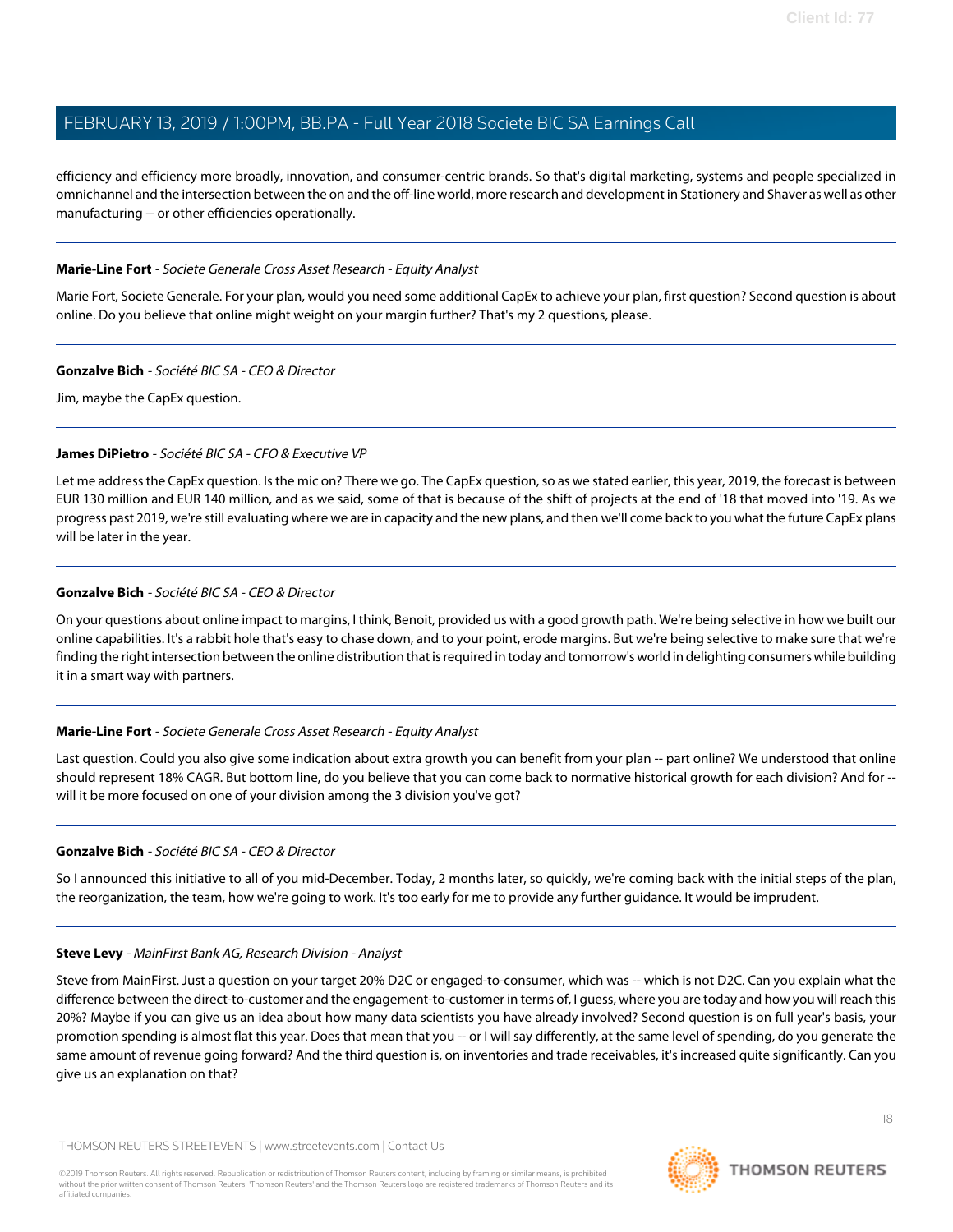#### **Gonzalve Bich** - Société BIC SA - CEO & Director

I'm happy to handle the first one. The second one, I'm sorry, Steve, I didn't catch it. Can you repeat the question?

#### **Steve Levy** - MainFirst Bank AG, Research Division - Analyst

Sure. Your spending on promotion and brand support are almost the same this year. Does that mean if we stay at this level -- does that mean that we'll the same level of (inaudible)?

#### **Gonzalve Bich** - Société BIC SA - CEO & Director

Sorry. Let me tackle the first one, and then I'll let Jim answer the brand support and the other question. So to be clear, the 20% is engaging with consumers. It's not direct-to-consumer. It's not a sales number. It's an objective for us to connect with our consumers, either through CRM or promotions, websites. There are millions -- tens of millions, I'm definitely sure, hundreds of millions of loyal BIC consumers around the world, people who love our products and want to hear from us. So what we're engaged with is connecting with them, up to 20%, at the end of the plan. The 10%, that's on e-commerce sales, again, not only direct-to-consumer but all e-commerce sales.

#### **James DiPietro** - Société BIC SA - CFO & Executive VP

So Steve, on the other 2 questions, on promotional spending. In 2019, the promotional spending will be higher than it was '18 versus '17. So there is an increased investment in 2019 versus '18. I think, Gonzalve referenced during the presentation earlier, as an example, the Lighter advertising in Europe is going to be one campaign that will have incremental this year versus last. Inventory and receivables, as we discussed during the presentation, both of those to your point were higher. Inventory was higher primarily because of Stationery. Some of that was related to the inventory build and then the fourth quarter sales, so some of that inventory obviously is carrying over to 2019. Receivables as well higher at the end of the year with the strong fourth quarter in sales, and what we we're seeing is, obviously, some of that being cash received in the beginning of this year.

#### **Steve Levy** - MainFirst Bank AG, Research Division - Analyst

Just one additional question about the guidance on the margin, that includes IFRS 16 or not?

#### **James DiPietro** - Société BIC SA - CFO & Executive VP

Yes. What we've done, if you notice on the sales side, we're excluding Argentina from the [CB] sales.

#### **Steve Levy** - MainFirst Bank AG, Research Division - Analyst

So the -- 16% -- 1-6% on the margin.

#### **James DiPietro** - Société BIC SA - CFO & Executive VP

Sorry, 2019 sales will exclude Argentina. So sales on a comparative basis for 2019 will exclude Argentina, and the margin also will exclude the impact of Argentina.

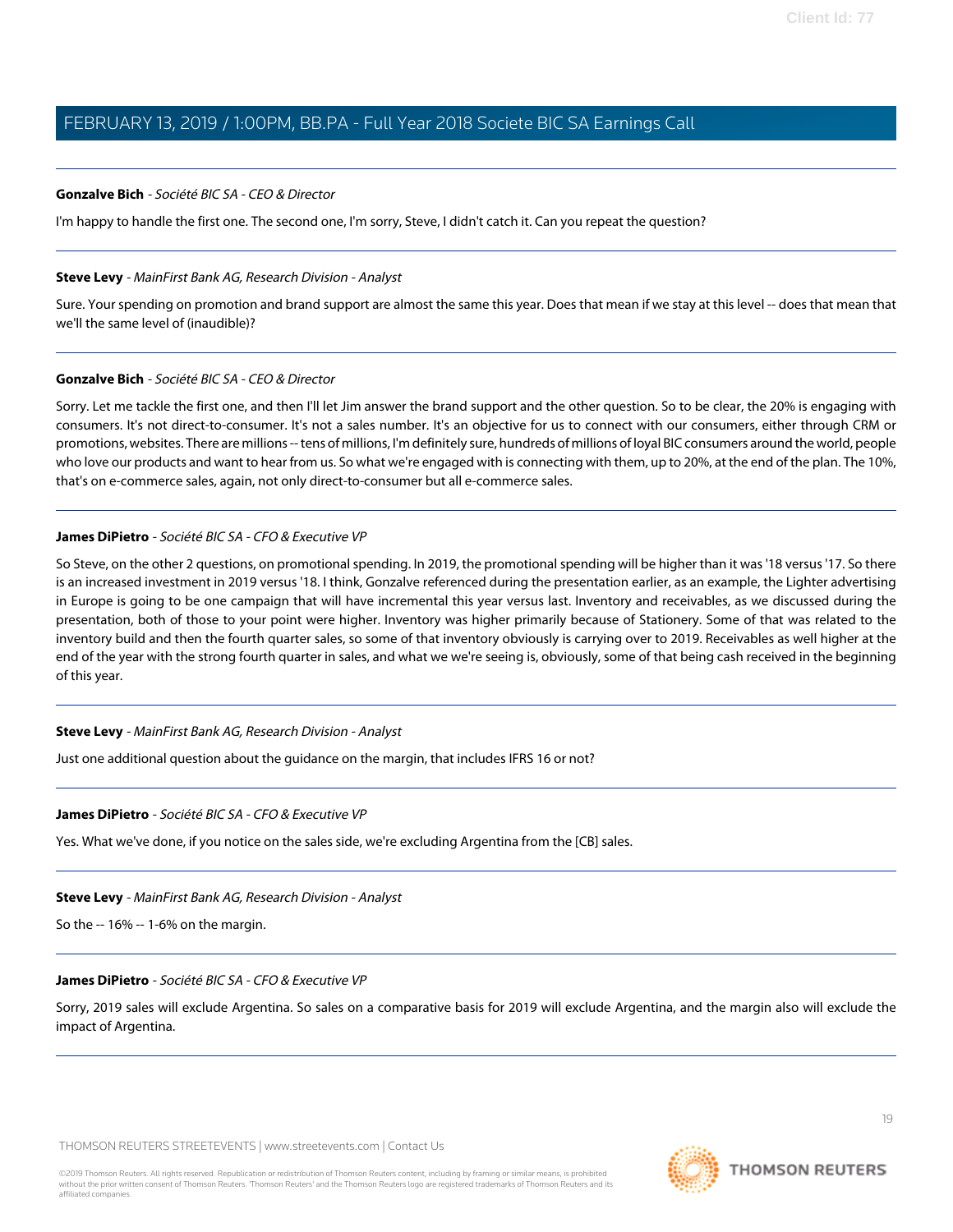### <span id="page-19-0"></span>**Charles-Louis Scotti** - Kepler Cheuvreux, Research Division - Research Analyst

Charles-Louis from Kepler Cheuvreux. A couple of questions from my side. The first one, you gained 100 basis points on Q4 on lower OpEx. But in the meantime, you recollected a EUR 15 million below (inaudible) infrastructure. Can you detail this restructuring in 2018? Then can you give us the impact -- an idea of the impact of -- on sales, EBIT in 2019 of the Haco and the BIC Sport transaction? Then today for the Lighters business, what prevents you today to address emerging market? Is your price premium a drawback in your development strategy? And if yes, do you think there is a chance that you can lower the cost price of lighters? And that's it.

#### **James DiPietro** - Société BIC SA - CFO & Executive VP

So let me start with the OpEx, and then I'm going to ask you to repeat the second and third to make sure I fully got the question. The OpEx in fourth quarter '18, which was favorable versus a year ago, was primarily due to timing of spending 1 quarter versus the prior year as well as timing within 2018 as we had lower timing of spending in the fourth quarter of this year. The second question, were you asking regarding some restructuring, if they were deductible from a tax perspective?

#### **Charles-Louis Scotti** - Kepler Cheuvreux, Research Division - Research Analyst

Just if you can detail the restructuring? Can you detail the restructuring?

#### **James DiPietro** - Société BIC SA - CFO & Executive VP

Detail, okay. It goes back to the discussion we had during the presentation. So if we go back to Slide 13, what we have in there is the goodwill impairment for Cello and Pimaco. And then the restructuring, some of that was related to Stationery and Lighter manufacturing reorganization during the year as well as some costs related to the organizational review that were in the beginning processes and talking about currently, okay. And the sport -- BIC Sport divestiture was also EUR 4.9 million of that, okay.

### **Gonzalve Bich** - Société BIC SA - CEO & Director

François, maybe do you want to tackle that question?

### **François Clément-Grandcourt** - Société BIC SA - General Manager of Lighters

Regarding Lighters, we have had to refocus on developed countries. But in fact, research show and that experience showed that we thought we were too expensive for some consumers in developing countries, which in fact, to reveal not true. For example, we have in certain regions of the world a situation where we have a massive market share in slums. In fact, we discovered even that people with extremely low revenues at the level -- at the threshold of poverty were preferring BIC Lighters because they were sure to get a flame, and this is critical for them. What appears as well is that, as Gonzalve mentioned, 60% of the flame in the world are used for heating, cooking and lighting. So we speak about here a massive part of the market, and that's the reason why we think that there is a real potential in emerging market even for BIC Lighters, which is a premium product.

#### **Charles-Louis Scotti** - Kepler Cheuvreux, Research Division - Research Analyst

Just on the impact of Haco and divestiture of the Sport business, can you all please quantify the impact on 2019 account?

#### **James DiPietro** - Société BIC SA - CFO & Executive VP

The impact on 2019 related to the Sport divestiture?

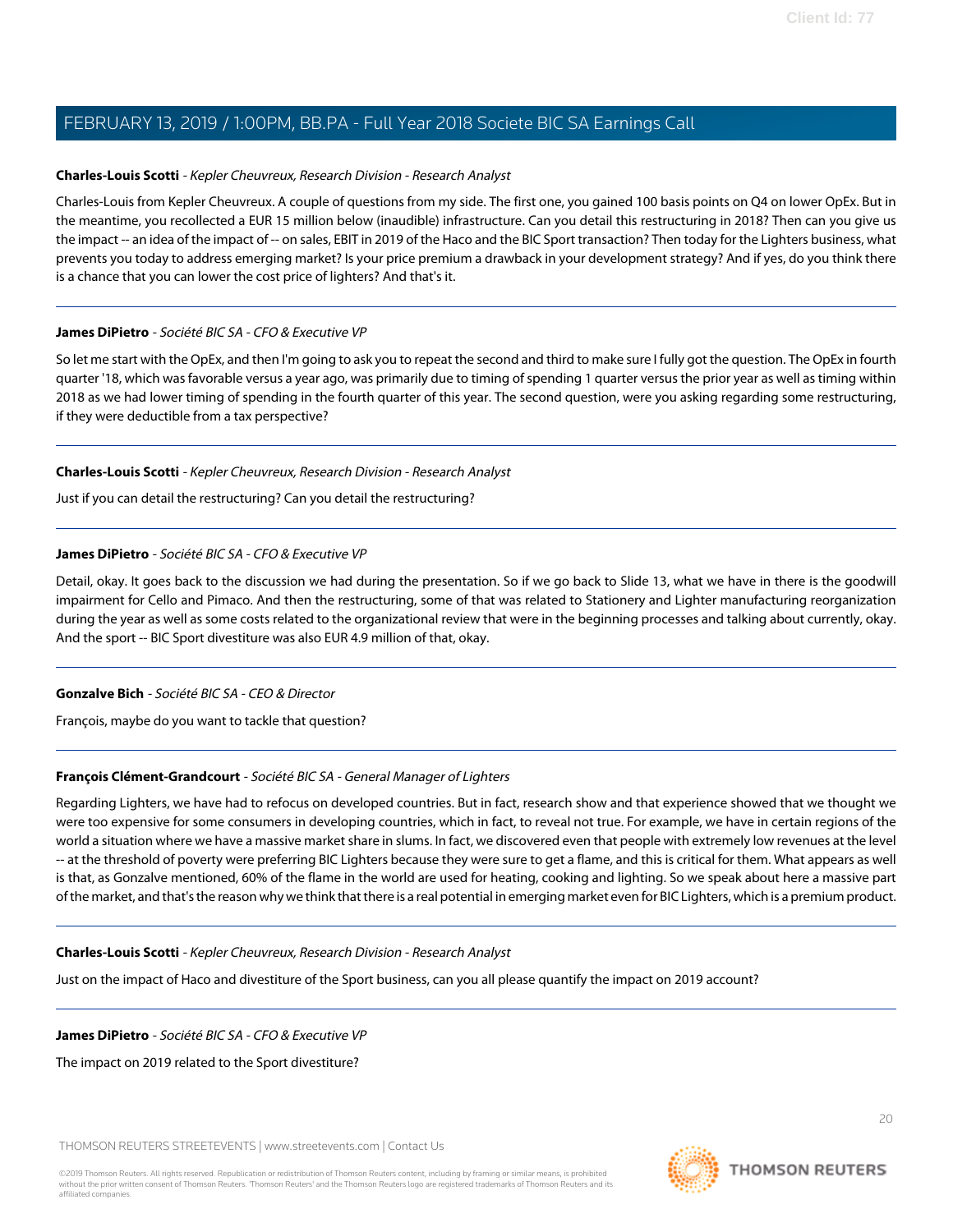#### **Charles-Louis Scotti** - Kepler Cheuvreux, Research Division - Research Analyst

Yes.

#### **James DiPietro** - Société BIC SA - CFO & Executive VP

<span id="page-20-0"></span>It will be around 20 to 30 basis points of a benefit.

#### **Christophe Chaput** - ODDO BHF Corporate & Markets, Research Division - Analyst

Christophe from ODDO. I have one question on the Lighter, so you develop about personalization. The question is, how does it affect the volume sold? I mean, if you look at the crystal ball, a classic crystal ball, if you buy, let's say, 4 lighters per quarter, is it going to be to buy, let's say, 5 or 6 lighters because of the personalization? Or it's too early for you to tell or to have feedback about the effect of this in term of sales?

#### **Gonzalve Bich** - Société BIC SA - CEO & Director

It is too early to tell, but I'm seriously hoping that you'll be giving all of your friends lighters with pictures of you skiing down the mountains, Christophe.

#### **Christophe Chaput** - ODDO BHF Corporate & Markets, Research Division - Analyst

And the second question is about, could you, let's say, give us a picture of the competitive landscape in U.S. on the Lighter? Is it more or less stable? Or do you see some price pressure from other competitors? What's happened out there, please?

#### **Gonzalve Bich** - Société BIC SA - CEO & Director

Benoit?

#### **Benoit Marotte** - Société BIC SA - Group Commercial Officer

Yes. I can answer about the picture of the U.S. Basically, the U.S., you know that we're very strong leader locally, then pretty much the only kind of competitor is mostly Asian lighters, and we try that through imports. If you look at the previous years, this kind of stable position of the import lighters which are mostly sold, as François was mentioning, in the nontracked channels, so the kind of bodegas or dispensaries, so the kind of nonofficial retailers, which are relatively difficult to tackle because when you talk to the mass retailers, they're very conscious of the risk and the safety conditions. So those guys that have quality teams who would precisely check the quality of the lighters, and select BIC lighters. When you go through the small informal trade, that's more disseminated, and there is no real kind of leading quality body. So what we're doing is really going after them. And as soon as we organize, we're going through (inaudible) sellers and also going through the government bodies to really push for the application of the safety control, controlling each and every lighter so that we're sure about the products which is sold. So we have a full program there to really go to the mass of small stores so that they have the information and they have to select what is an obvious solution, which is the BIC Lighter. So the proportion is relatively stable, and you've seen from Gonzalve that our market share in -- or from François, sorry, that our market share in Lighters in the U.S. is relatively stable.

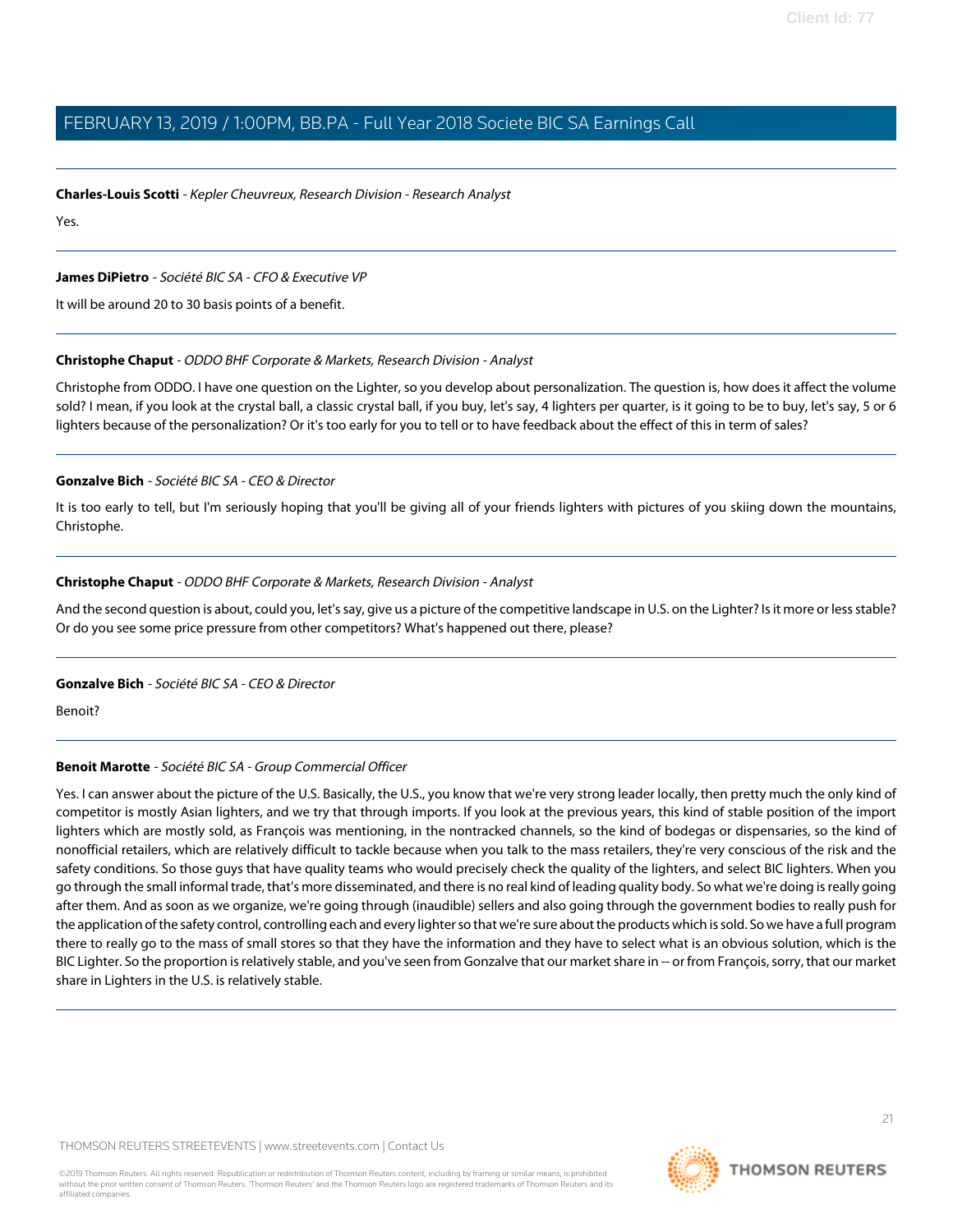#### <span id="page-21-0"></span>**Etienne Balmer**

Etienne Balmer from AFP, French Press Agency. A couple of questions. Wanted to know if there are any other activities or assets that you could sell in the frame of this transformation plan that could be like noncore activities or noncore assets, just like you did with the BIC Sport in couple of years ago with selectivities of BIC Graphic? Another question is about -- regarding your digital transformation. Other companies in other sectors has -have been faster in transforming themselves. For example, it's not the same sector, but I'm covering L'Oréal, for example. And -- they've just made 10% of their sales online last year, so which is your objective in 3 years. So of course, the sector is very different. But -- so can you tell me is it not too late regarding maybe how would you evaluate your peers in your own sectors? Is it not too late? Or is it just the right time for your sectors right now? And maybe a quick follow-up on your (foreign language) in front of the European commission. I don't know the exact term in English, regarding lighters? And also, any -- do you fear any impact on the Brexit for your U.K. activities or categories?

#### **Gonzalve Bich** - Société BIC SA - CEO & Director

François, do you want to tackle (foreign language) first and then...

#### **François Clément-Grandcourt -** Société BIC SA - General Manager of Lighters

Yes. So the infringement procedure, which was initiated against Netherlands in 2010 by the Europe Commission, based on information provided by BIC, is still in the discussion with the European Commission. This is long, but the topic is still on the table and still being discussed, and we've exchanged it between the commission and the country. The 2 additional infringement procedures, which we opened in October versus the France and Germany with the same process, is, in fact, progressing. But the European Commission has got 1 year to take position of the claim. So for the time being, it's too early to say anything about those claims. I would just mention the fact that the current environment is an interesting time for opening those case. So we see how it comes out, but it is interesting. I take advantage of this question to just correct one figure I gave earlier. I said that 60% of the flame worldwide were for eating, cooking and lighting. In fact, I wanted to say that 60% of the users are using their lighter, their flame for eating, cooking and lighting. So just to make sure it's clear. Thank you.

#### **Gonzalve Bich** - Société BIC SA - CEO & Director

Jim, do you want to talk Brexit?

#### **James DiPietro** - Société BIC SA - CFO & Executive VP

Yes. Brexit, obviously, is something that we follow, and the teams are currently evaluating different plans. What we do know is the competitive state -- our competitors will have similar situations because everything is really being imported into the U.K. So that's something we're evaluating, and the plans are being put in place.

#### **Gonzalve Bich** - Société BIC SA - CEO & Director

Benoit, you want to tackle digital?

#### **Benoit Marotte** - Société BIC SA - Group Commercial Officer

Yes. So -- about your question about e-commerce and the weight of e-commerce, and if we're not too late, well, first, when you see e-commerce and the speed of things evolving on e-commerce, you are never too late. And that's something which is very interesting is that, in the past, you've been very often talking about the advantage of being a prime mover. I know you see new brands appearing on e-commerce which were not existing 2 or 3 years ago and which all of a sudden gain massive market share coming from nowhere, not even brands but brands which had just build up. So the notion of time has re-evolved, and today, that type of commerce is never too late. That being said, when you look at our competitors, and

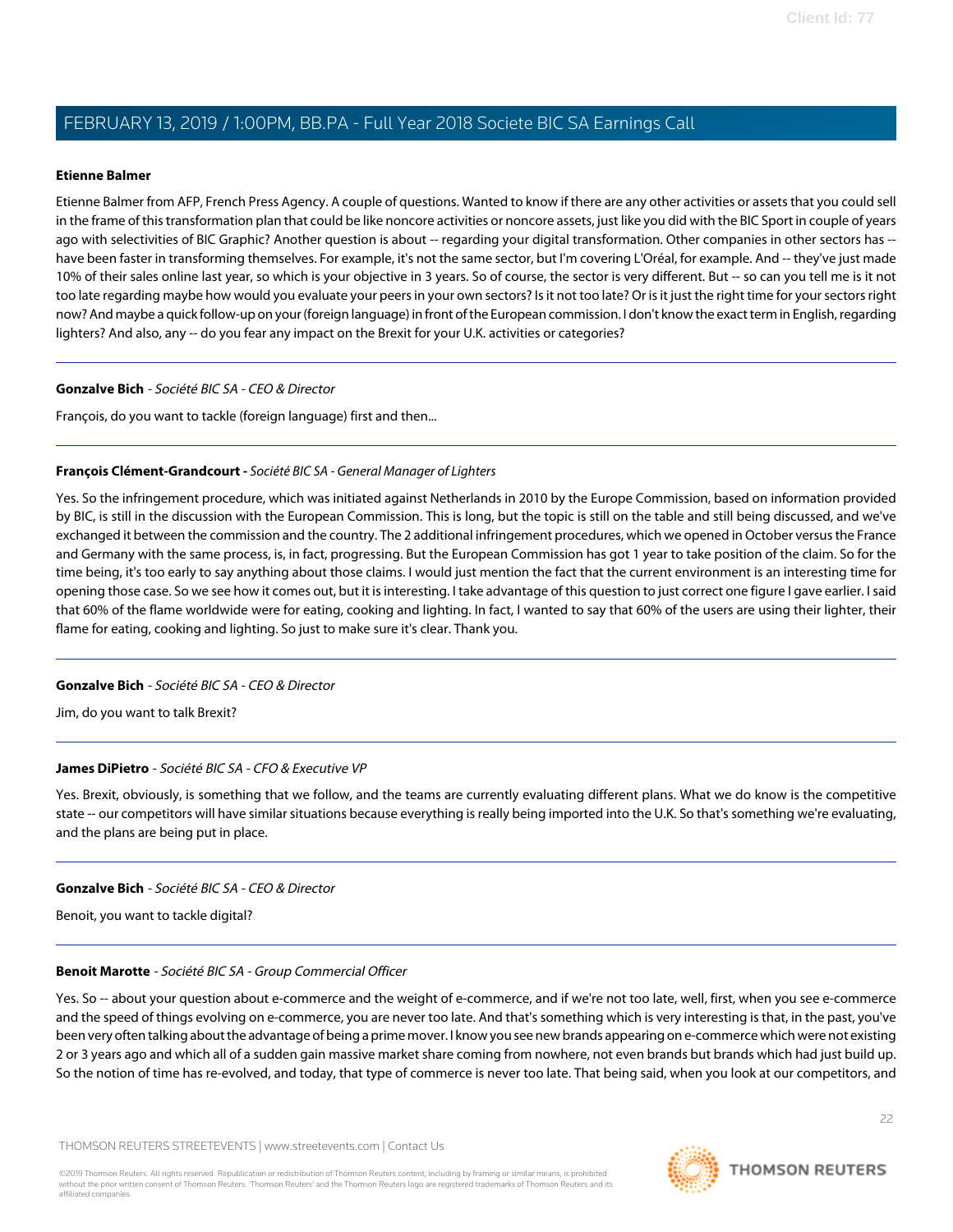obviously, that's varying depending on the categories, we have very different competitors in Lighters, in Stationery and in Shavers. If you look at Lighters, there is very little e-commerce today because of the nature of product. And that's not a product you can ship easily. And if you do so, we got the question you must take, it can be dangerous. So when we sell lighters on e-commerce, we're very cautious, and we're making sure that we have all of the approval for shipping the products. So relatively small for Lighters today. If you look at the Stationary, we're very advanced in North America and in Europe, less in the other geographies. And when you look at our competitors, which are usually more local companies, they are not much better than we are. And I would tell and if you go to some of the e-commerce sites, which I invite you to do, you will see that we develop a full range of products, basically good for e-commerce, and we're pretty very much one of the only stationery manufacturer having done so with the developing products which are adapted to the channel of sales. So here, we're in the best of class, and in many countries, we have a market share in e-commerce which is higher than our market share in traditional trade, which is the right indicator to benchmark if we're doing well or not. But still, there is a lot to grow and a lot to improve. If you looked at Shavers, Shavers that's probably the most spread category. It you go to traditional pure players or brick-and-mortar, that's a relatively small category in e-commerce, but then you have the direct-to-consumer players, notably in the U.S. with [I realize the last] SHAVE CLUB, and here it's growing fast. That's mostly a system offer today, so that's not exactly where we're competing, but well, watch out.

#### **Gonzalve Bich** - Société BIC SA - CEO & Director

And finally, to your question about further potential divestitures. We're focused today on our organization, and the 3-core businesses that we operate in: Stationery, Lighter and Shaver. But if there is anything for us to tell you, we will in due course.

I have 2 webcast questions, so unless I have more questions from the room here, I'll handle the webcast questions. Okay. First question, and I'm sorry, I no longer have the name of the person who asked it. So my apologies, but thank you very much for your question. Will you be looking for a fourth pillar outside of your Stationary, Lighter and Shaver business?

I think that's the question I just answered, which is we're extremely focused on the growth perspectives of those 3 categories. That having been said, we have never and will not take out the possibility of looking in other product categories.

The second question is, can you give us -- thank you, from [Boyd Kipbinga], and I apologize for the spelling. Can you give us examples of initiatives that you're working on to improve the environmental sustainability of your products? Thank you for your question.

So the first is light and long lasting. BIC products always have to adhere to that principle of maximum use at minimum weight. When you think about the Cristal Pen, for 6 grams, you get 3,000 meters of writing. That's an incredible use of the product at an affordable price but also at a minimum impact. The second is process improvement. We're continuously improving the different processes and their impacts to make sure that they have the minimum environmental impacts so that can be either use of energy or water involved in the process, and we're always mindful from an industrial perspective internally but also externally. And that's part of our 2025 commitments writing the future together to ensure that we're partnering with our suppliers on their environmental impact as well. Fourth -- third, I'm sorry, life cycle analysis. We make sure that, as part of our R&D process, we're always eco-designing and understanding the life cycle of our products. So it's not just about the product itself, but it's the upstream and the downstream impacts. And finally, and Thomas mentioned it, the research and development in alternative materials so that they have lesser environmental impact over time.

We have a question for you, Jim, here regarding the application of IFRS 16.

#### **James DiPietro** - Société BIC SA - CFO & Executive VP

And so the question is around IFRS 16 and the impact within the financials. So IFRS 16, again, regarding leases, quite honestly, from the BIC standpoint, it was not and is not material on the accounts, and we'll have that detailed within the reference document as far as the specifics.